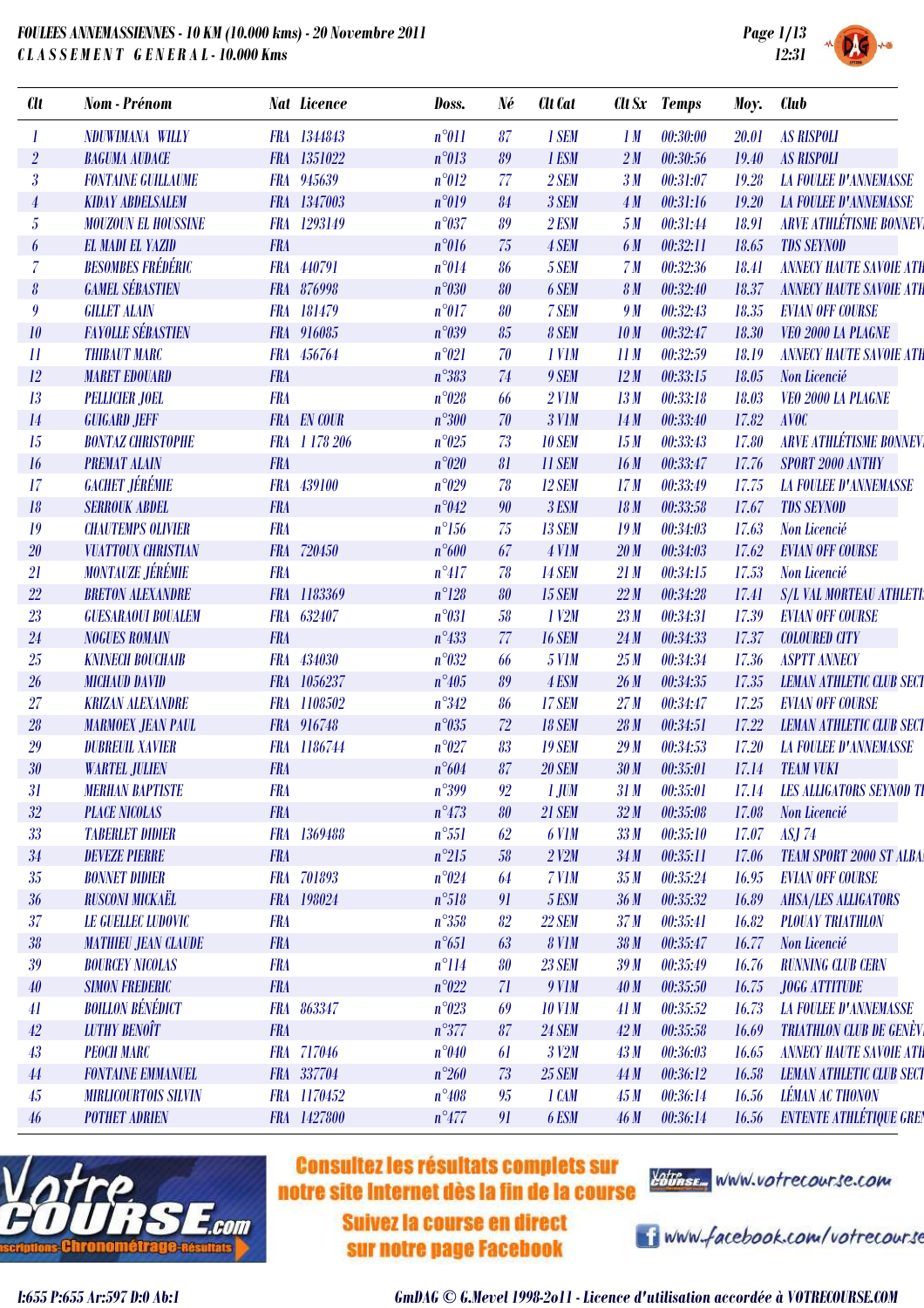



| <b>Clt</b> | Nom - Prénom                     |            | <b>Nat Licence</b> | Doss.          | Né | Clt Cat       |                 | Clt Sx Temps | Moy.         | <b>Club</b>                     |
|------------|----------------------------------|------------|--------------------|----------------|----|---------------|-----------------|--------------|--------------|---------------------------------|
| 47         | <b>LESERVOISIER PATRICK</b>      | <b>FRA</b> |                    | $n^{\circ}033$ | 64 | <b>11 V1M</b> | 47M             | 00:36:15     | 16.56        | <b>JOGG ATTITUDE</b>            |
| 48         | JOUBERT OLIVIER                  |            | FRA 1271653        | $n^{\circ}331$ | 85 | <b>26 SEM</b> | 48 M            | 00:36:21     | 16.51        | <b>ARVE ATHLETISME</b>          |
| 49         | <b>CHRETIEN PASCAL</b>           | <b>FRA</b> |                    | $n^{\circ}162$ | 61 | 4 V2M         | 49M             | 00:36:22     | 16.50        | Non Licencié                    |
| 50         | <b>FRAUENFELDER RAOUL</b>        | <b>FRA</b> |                    | $n^{\circ}264$ | 70 | <b>12 V1M</b> | 50 M            | 00:36:23     | 16.50        | Non Licencié                    |
| 51         | <b>KOLLY ETIENNE</b>             | <b>FRA</b> |                    | $n^{\circ}341$ | 75 | <b>27 SEM</b> | 51 M            | 00:36:31     | 16.43        | <b>COURIRENSEMBLE</b>           |
| 52         | <b>JUGE DIDIER</b>               |            | FRA 519954         | $n^{\circ}335$ | 66 | <b>13 V1M</b> | 52M             | 00:36:33     | 16.42        | <b>ASPTT ANNECY</b>             |
| 53         | <b>CLAUS CÉDRIC</b>              | <b>FRA</b> |                    | $n^{\circ}165$ | 77 | <b>28 SEM</b> | 53M             | 00:36:38     | 16.39        | Non Licencié                    |
| 54         | <b>ROD PATRICK</b>               | <b>FRA</b> |                    | $n^{\circ}507$ | 72 | <b>29 SEM</b> | 54 M            | 00:36:39     | 16.38        | <b>ANTILOPES DES SONS</b>       |
| 55         | <b>MATHIEU LIONEL</b>            | <b>FRA</b> | 543826             | $n^{\circ}036$ | 75 | <b>30 SEM</b> | 55M             | 00:36:42     | 16.35        | <b>LP LE SALEVE</b>             |
| 56         | <b>WHITE LAURENT</b>             | <b>FRA</b> |                    | $n^{\circ}606$ | 80 | <b>31 SEM</b> | 56 M            | 00:36:45     | 16.33        | Non Licencié                    |
| 57         | <b>BOILLON MARTINE</b>           |            | FRA 1026902        | $n^{\circ}001$ | 67 | 1 VIF         | 1F              | 00:36:50     | 16.30        | <b>LA FOULEE D'ANNEMASSE</b>    |
| 58         | <b>SOULIER JACQUES</b>           |            | FRA 1132409        | $n^{\circ}540$ | 67 | <b>14 V1M</b> | 57M             | 00:36:52     | 16.28        | <b>CLUB ATHLÉTIQUE DU BASSI</b> |
| 59         | <b>BACHER CHRISTIAN</b>          |            | FRA 694487         | $n^{\circ}068$ | 64 | <b>15 V1M</b> | 58 M            | 00:36:52     | 16.28        | <b>ASPTT ANNECY</b>             |
| 60         | <b>FUENTES SERGE</b>             |            | FRA 175120         | $n^{\circ}267$ | 62 | <b>16 V1M</b> | 59 M            | 00:36:56     | 16.25        | <b>ASPTT ANNECY</b>             |
| 61         | <b>LAVENNE ERIC</b>              | <b>FRA</b> |                    | $n^{\circ}356$ | 62 | <b>17 V1M</b> | 60 M            | 00:36:57     | 16.24        | Non Licencié                    |
| 62         | <b>RODRIGUEZ FLORIAN</b>         | <b>FRA</b> |                    | $n^{\circ}509$ | 89 | 7 ESM         | 61 M            | 00:36:58     | 16.23        | Non Licencié                    |
| 63         | <b>ORLANDO ROBERTO</b>           | <b>FRA</b> |                    | $n^{\circ}436$ | 60 | 5 V2M         | 62M             | 00:37:00     | 16.22        | <b>TEAM MERMILLOD TRIATHLO</b>  |
| 64         | <b>CHAHDI LAHCEN</b>             |            | FRA 1175961        | $n^{\circ}659$ | 61 | 6 V2M         | 63M             | 00:37:01     | 16.21        | <b>ARVE ATHLETISME</b>          |
| 65         | <b>HAMISSI FETHI</b>             |            | FRA 1309146        | $n^{\circ}306$ | 64 | <b>18 V1M</b> | 64 M            | 00:37:07     | 16.17        | <b>FAUCIGNY ATHLETIC CLUB</b>   |
| 66         | <b>MOCELLIN GREGORY</b>          |            | FRA 1435632        | $n^{\circ}409$ | 85 | 32 SEM        | 65 M            | 00:37:12     | 16.14        | <b>ASPTT ANNECY</b>             |
| 67         | <b>BAYLE HERVE</b>               | <b>FRA</b> | 1429423            | $n^{\circ}076$ | 80 | <b>33 SEM</b> | 66 M            | 00:37:12     | 16.13        | <b>AIN EST ATHLETISME</b>       |
| 68         | <b>RODRIGUES DE ALMEIDA TONY</b> | <b>FRA</b> |                    | $n^{\circ}508$ | 64 | <b>19 V1M</b> | 67M             | 00:37:12     | 16.13        | <b>SPORTRA</b>                  |
| 69         | <b>VERNAZ BERNARD</b>            |            | FRA 473895         | $n^{\circ}580$ | 57 | <b>7 V2M</b>  | 68 M            | 00:37:14     | 16.12        | <b>LÉMAN AC THONON</b>          |
| 70         | <b>DIMANCHE STÉPHANE</b>         |            | FRA 762541         | $n^{\circ}218$ | 67 | <b>20 V1M</b> | 69 <sub>M</sub> | 00:37:15     | 16.11        | <b>AS AIX LES BAINS</b>         |
| 71         | <b>CLAUSS REGIS</b>              | <b>FRA</b> |                    | $n^{\circ}166$ | 80 | <b>34 SEM</b> | <b>70 M</b>     | 00:37:16     | 16.11        | Non Licencié                    |
| 72         | <b>VOISIN MICKAËL</b>            |            | FRA 1199354        | $n^{\circ}596$ | 81 | <b>35 SEM</b> | 71M             | 00:37:16     | 16.10        | <b>FOULÉES CHABLAISIENNES</b>   |
| 73         | <b>THIERY DOMINIQUE</b>          | <b>FRA</b> |                    | $n^{\circ}555$ | 56 | 8 V2M         | 72M             | 00:37:17     | 16.09        | <b>ANNECY LE VIEUX OFF COUR</b> |
| 74         | <b>HSAIN ABDELKADER</b>          |            | FRA 1332152        | $n^{\circ}316$ | 69 | <b>21 V1M</b> | 73M             | 00:37:18     | 16.09        | <b>ARVE ATHLÉTISME BONNEV</b>   |
| 75         | <b>DE TERWANGNE DIDIER</b>       | <b>FRA</b> |                    | $n^{\circ}189$ | 64 | <b>22 V1M</b> | 74 M            | 00:37:19     | 16.08        | <b>ATLÉTISME VISEU GENÈVE</b>   |
| 76         | <b>VARVAT STÉPHANE</b>           | <b>FRA</b> |                    | $n^{\circ}577$ | 74 | <b>36 SEM</b> | 75M             | 00:37:23     | 16.06        | <b>TEAM SAVOIE ENDURANCE</b>    |
| 77         | <b>LARRIEU DAVID</b>             |            | FRA 962736         | $n^{\circ}352$ | 84 | <b>37 SEM</b> | 76 M            | 00:37:23     | 16.05        | <b>ASPTT ANNECY</b>             |
| 78         | <b>LUQUES FREDERICK</b>          | <b>FRA</b> |                    | $n^{\circ}633$ | 78 | <b>38 SEM</b> | 77 M            | 00:37:24     | 16.05        | Non Licencié                    |
| 79         | <b>ECUVILLON JULIEN</b>          |            | FRA 1364901        | $n^{\circ}239$ | 82 | <b>39 SEM</b> | 78 M            | 00:37:24     | 16.04        | <b>AIN EST ATHLETISME</b>       |
| 80         | <b>ROULEAU THIERRY</b>           |            | FRA 1331801        | $n^{\circ}515$ | 71 | <b>23 V1M</b> | 79M             | 00:37:24     | 16.04        | <b>AIN EST ATHLETISME</b>       |
| 81         | <b>MARGUERETTAZ KARINE</b>       | <b>FRA</b> |                    | $n^{\circ}002$ | 74 | 1 SEF         | 2F              | 00:37:24     | 16.04        | <b>TEAM SPORT 2000 EPAGNY</b>   |
| 82         | <b>DIEMAND ANDREAS</b>           | <b>FRA</b> |                    | $n^{\circ}217$ | 70 | <b>24 V1M</b> | <b>80 M</b>     | 00:37:25     | 16.04        | Non Licencié                    |
| 83         | <b>JACQUARD CYRIL</b>            |            | FRA 1223365        | $n^{\circ}320$ | 82 | <b>40 SEM</b> | 81 M            | 00:37:26     | 16.03        | <b>FAUCIGNY ATHLETIC CLUB</b>   |
| 84         | <b>ZOUADINE AZEDINE</b>          | <b>FRA</b> |                    | $n^{\circ}609$ | 80 | <b>41 SEM</b> | 82M             | 00:37:29     | <i>16.01</i> | <b>JUDO CLUB GAILLARD</b>       |
| 85         | <b>FUSS JEAN-PATRICK</b>         | <b>FRA</b> |                    | $n^{\circ}268$ | 85 | 42 SEM        | 83 M            | 00:37:30     | <i>16.01</i> | <b>LES ALLIGATORS TRIATHLO!</b> |
| 86         | <b>PERDRIOLLE BAPTISTE</b>       | <b>FRA</b> |                    | $n^{\circ}660$ | 86 | <b>43 SEM</b> | 84 M            | 00:37:32     | 15.99        | Non Licencié                    |
| 87         | <b>DELACHENAL CÉDRIC</b>         | <b>FRA</b> |                    | $n^{\circ}197$ | 84 | <b>44 SEM</b> | 85M             | 00:37:36     | 15.96        | <b>LE PANARD MIGROS</b>         |
| 88         | <b>JACQUET FRANCK</b>            | <b>FRA</b> |                    | $n^{\circ}321$ | 71 | <b>25 V1M</b> | <b>86 M</b>     | 00:37:36     | 15.96        | <b>CHOPARD TEAM</b>             |
| 89         | <b>SEFSOUF MOHAMED</b>           |            | FRA 1291710        | $n^{\circ}529$ | 79 | <b>45 SEM</b> | 87 M            | 00:37:40     | 15.93        | <b>ASPTT ANNECY</b>             |
| 90         | <b>LOCHER LAURENT</b>            |            | FRA 1272039        | $n^{\circ}373$ | 78 | <b>46 SEM</b> | <b>88 M</b>     | 00:37:41     | 15.93        | <b>ARVE ATHLETISME</b>          |
| 91         | <b>PETER DAVID</b>               |            | FRA 810602         | $n^{\circ}465$ | 76 | <b>47 SEM</b> | <b>89 M</b>     | 00:37:45     | 15.90        | <b>CA. AMBILLY</b>              |
| 92         | <b>TCHENG NICOLAS</b>            | <b>FRA</b> |                    | $n^{\circ}616$ | 85 | <b>48 SEM</b> | 90 M            | 00:37:52     | 15.85        | Non Licencié                    |
|            |                                  |            |                    |                |    |               |                 |              |              |                                 |



# **Consultez les résultats complets sur** notre site Internet dès la fin de la course

**Suivez la course en direct** sur notre page Facebook



i www.facebook.com/votrecourse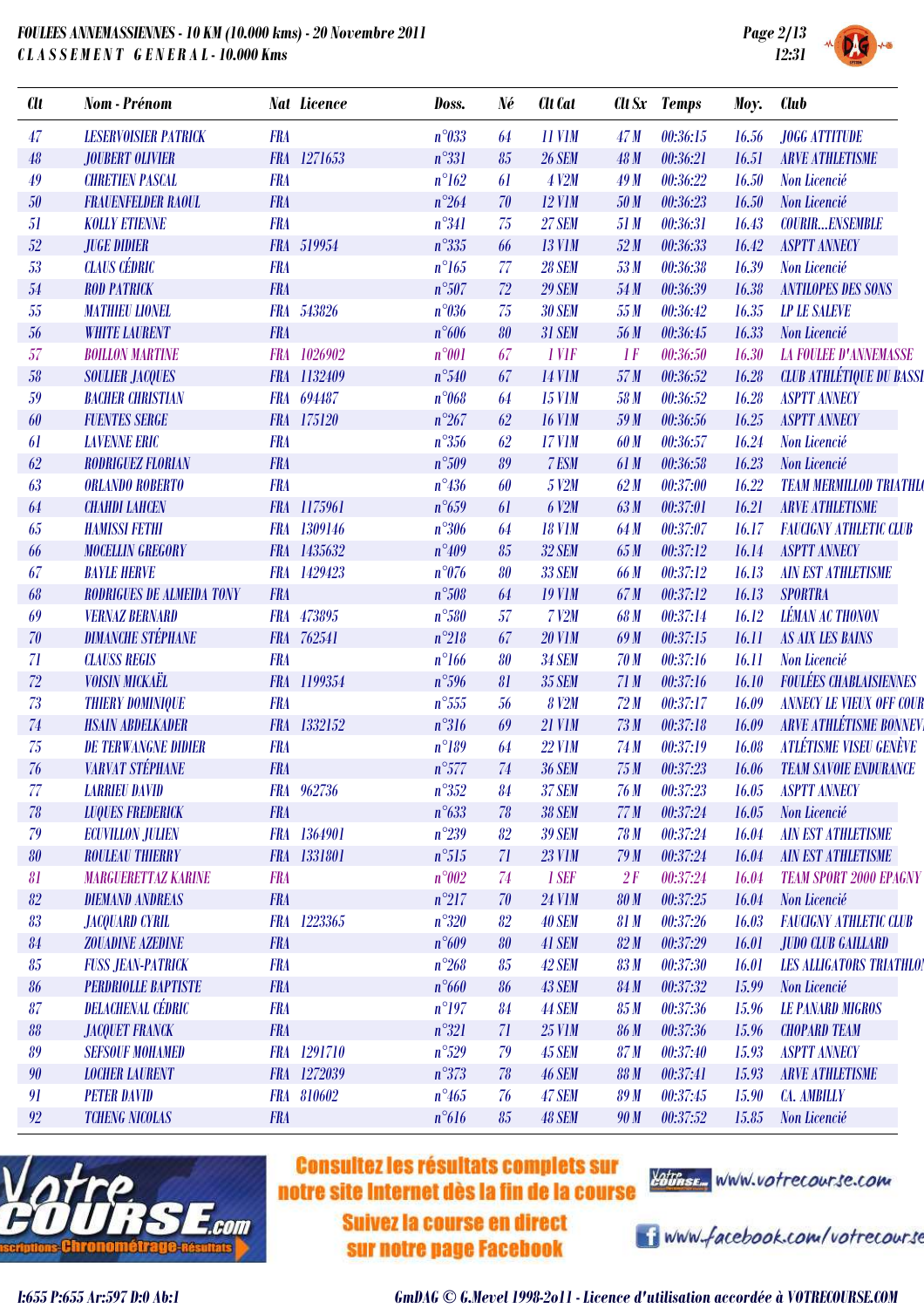

| e 3/13<br>12:31 | <b>SYSTEM</b> |  |
|-----------------|---------------|--|
| Club            |               |  |
|                 |               |  |

| <b>Clt</b> | Nom - Prénom                  |            | <b>Nat Licence</b> | Doss.          | Né | Clt Cat              |              | Clt Sx Temps | Moy.  | <b>Club</b>                     |
|------------|-------------------------------|------------|--------------------|----------------|----|----------------------|--------------|--------------|-------|---------------------------------|
| 93         | <b>DUPONT JEAN-CLAUDE</b>     | <b>FRA</b> |                    | $n^{\circ}234$ | 69 | <b>26 V1M</b>        | 91 M         | 00:37:53     | 15.84 | <b>Non Licencié</b>             |
| 94         | <b>BOUCANSAUD ANAIS</b>       |            | FRA 167283         | $n^{\circ}005$ | 91 | 1 ESF                | 3F           | 00:37:54     | 15.84 | <b>LEMAN ATHLETIC CLUB SECT</b> |
| 95         | <b>SQUIVEE FREDRIC</b>        | <b>FRA</b> |                    | $n^{\circ}544$ | 69 | <b>27 V1M</b>        | 92M          | 00:37:55     | 15.83 | <b>TEAM MERMILLOD TRIATHLO</b>  |
| 96         | <b>MACQUART OLIVIER</b>       | <b>FRA</b> |                    | $n^{\circ}034$ | 74 | <b>49 SEM</b>        | 93M          | 00:37:56     | 15.82 | Non Licencié                    |
| 97         | <b>VOISIN MARTIAL</b>         | <b>FRA</b> | 705076             | $n^{\circ}597$ | 60 | $9$ V <sub>2</sub> M | 94 M         | 00:37:56     | 15.82 | <b>LÉMAN AC THONON</b>          |
| 98         | PAVLOVIC JÉRÔME               |            | FRA 1179093        | $n^{\circ}448$ | 79 | <b>50 SEM</b>        | 95M          | 00:37:58     | 15.81 | <b>FAC CLUSES</b>               |
| 99         | <b>MOREAU GUILLAUME</b>       |            | FRA 197861         | $n^{\circ}421$ | 80 | <b>51 SEM</b>        | 96 M         | 00:38:00     | 15.80 | <b>FOULÉES CHABLAISIENNES</b>   |
| 100        | <b>MICHAUD BENOIT</b>         |            | FRA 1219652        | $n^{\circ}404$ | 83 | 52 SEM               | 97 M         | 00:38:00     | 15.79 | <b>ASJ 74</b>                   |
| 101        | <b>MOULINS AYMERIC</b>        |            | FRA 1336784        | $n^{\circ}427$ | 82 | <b>53 SEM</b>        | 98 M         | 00:38:05     | 15.76 | <b>ASPTT ANNECY</b>             |
| 102        | <b>RICHARD DANIEL</b>         | <b>FRA</b> |                    | $n^{\circ}497$ | 61 | <b>10 V2M</b>        | 99 M         | 00:38:06     | 15.75 | <b>LE PANARD MIGROS</b>         |
| 103        | SARDINHA JOSÉ                 | <b>FRA</b> | 214803             | $n^{\circ}521$ | 61 | 11 V2M               | 100M         | 00:38:06     | 15.75 | <b>LA FOULEE D'ANNEMASSE</b>    |
| 104        | <b>DETRAZ ERIC</b>            |            | FRA 587542         | $n^{\circ}213$ | 63 | <b>28 V1M</b>        | <b>101 M</b> | 00:38:09     | 15.73 | <b>FOULÉES CHABLAISIENNES</b>   |
| 105        | <b>CHABLAIX THOMAS</b>        | <b>FRA</b> | 680869             | $n^{\circ}147$ | 84 | <b>54 SEM</b>        | 102M         | 00:38:10     | 15.73 | <b>ASPTT ANNECY</b>             |
| 106        | <b>LAMBERT ARNAUD</b>         |            | FRA 1436361        | $n^{\circ}667$ | 74 | <b>55 SEM</b>        | 103 M        | 00:38:10     | 15.72 | <b>ASPTT ANNECY</b>             |
| 107        | <b>BONNAZ RAPHAËL</b>         |            | FRA 1243593        | $n^{\circ}101$ | 75 | <b>56 SEM</b>        | 104M         | 00:38:13     | 15.70 | <b>LÉMAN AC THONON</b>          |
| 108        | <b>PREMAT YVES</b>            | <b>FRA</b> |                    | $n^{\circ}480$ | 52 | 12 V2M               | 105M         | 00:38:14     | 15.70 | <b>MORZINE</b>                  |
| 109        | <b>PELCAT SEBASTIEN</b>       | <b>FRA</b> |                    | $n^{\circ}453$ | 72 | 57 SEM               | 106M         | 00:38:15     | 15.69 | <b>TEAM MERMILLOD TRIATHLO</b>  |
| 110        | <b>KIRAL MEHMET</b>           |            | FRA 1002923        | $n^{\circ}339$ | 70 | <b>29 V1M</b>        | 107M         | 00:38:17     | 15.67 | <b>FAUCIGNY ATHLETIC CLUB</b>   |
| 111        | <b>PEREZ STÉPHANE</b>         |            | FRA 679173         | $n^{\circ}458$ | 71 | <b>30 V1M</b>        | 108M         | 00:38:19     | 15.66 | <b>FAUCIGNY ATHLETIC CLUB</b>   |
| 112        | <b>RICHIDE XAVIER</b>         |            | FRA 857047         | $n^{\circ}500$ | 73 | <b>58 SEM</b>        | 109M         | 00:38:19     | 15.66 | <b>EVIAN OFF COURSE</b>         |
| 113        | <b>REY GERARD</b>             |            | FRA 762292         | $n^{\circ}496$ | 58 | <b>13 V2M</b>        | 110M         | 00:38:20     | 15.66 | <b>ASPTT ANNECY</b>             |
| 114        | <b>PERROLLAZ JULIEN</b>       | <b>FRA</b> |                    | $n^{\circ}463$ | 82 | <b>59 SEM</b>        | 111M         | 00:38:23     | 15.63 | Non Licencié                    |
| 115        | <b>BOURQUARD FRANCK</b>       |            | FRA 1419830        | $n^{\circ}117$ | 72 | <b>60 SEM</b>        | 112M         | 00:38:25     | 15.62 | <b>AHSA</b> / <b>AVOC</b>       |
| 116        | <b>DOS SANTOS CARLOS</b>      |            | FRA 1101109        | $n^{\circ}222$ | 68 | <b>31 V1M</b>        | 113M         | 00:38:25     | 15.62 | <b>LÉMAN AC THONON</b>          |
| 117        | <b>DEPARDE DAVID</b>          | <b>FRA</b> | 1108854            | $n^{\circ}637$ | 78 | 61 SEM               | 114M         | 00:38:26     | 15.62 | Non Licencié                    |
| 118        | <b>BIRLOUEZ DIMITRI</b>       | <b>FRA</b> |                    | $n^{\circ}095$ | 72 | 62 SEM               | 115M         | 00:38:29     | 15.60 | Non Licencié                    |
| 119        | <b>LANSARD PASCAL</b>         | <b>FRA</b> |                    | $n^{\circ}610$ | 69 | <b>32 V1M</b>        | 116M         | 00:38:29     | 15.59 | Non Licencié                    |
| 120        | <b>DELERCE DANIEL</b>         | <b>FRA</b> |                    | $n^{\circ}199$ | 63 | <b>33 V1M</b>        | 117M         | 00:38:30     | 15.59 | Non Licencié                    |
| 121        | <b>DAUBERT GUILLAUME</b>      | <b>FRA</b> |                    | $n^{\circ}183$ | 82 | 63 SEM               | 118M         | 00:38:31     | 15.58 | <b>TRISALEVE ANNEMASSE</b>      |
| 122        | <b>MEKHLOUFI RACHID</b>       | <b>FRA</b> |                    | $n^{\circ}650$ | 64 | <b>34 V1M</b>        | 119M         | 00:38:33     | 15.57 | Non Licencié                    |
| 123        | <b>CORNET SABRINA</b>         | <b>FRA</b> |                    | $n^{\circ}004$ | 78 | $2$ SEF              | 4F           | 00:38:36     | 15.55 | <b>LA FOULEE D'ANNEMASSE</b>    |
| 124        | <b>VIENNOT JULIEN</b>         | <b>FRA</b> |                    | $n^{\circ}584$ | 88 | 64 SEM               | 120M         | 00:38:37     | 15.54 | Non Licencié                    |
| 125        | <b>DAUDIN BENOÎT</b>          | <b>FRA</b> |                    | $n^{\circ}184$ | 76 | <b>65 SEM</b>        | 121M         | 00:38:40     | 15.52 | Non Licencié                    |
| 126        | <b>VALLAS MARC</b>            |            | FRA 737458         | $n^{\circ}572$ | 63 | 35 V1M               | 122M         | 00:38:41     | 15.52 | <b>FOULÉES CHABLAISIENNES</b>   |
| 127        | <b>CHATEL JEAN-CLAUDE</b>     | <b>FRA</b> |                    | $n^{\circ}153$ | 62 | <b>36 V1M</b>        | 123M         | 00:38:41     | 15.52 | <b>TEAM MERMILLOD TRIATHLO</b>  |
| 128        | <b>DIXMERIAS OLIVIER</b>      |            | FRA 215103         | $n^{\circ}219$ | 62 | 37 V1M               | 124M         | 00:38:42     | 15.51 | <b>ASJ 74</b>                   |
| 129        | <b>BROUSTE-VINCENT FABIEN</b> | <b>FRA</b> |                    | $n^{\circ}132$ | 82 | <b>66 SEM</b>        | 125M         | 00:38:45     | 15.49 | <b>TRISALEVE ANNEMASSE</b>      |
| 130        | <b>TRABICHET MICHEL</b>       |            | FRA 432806         | $n^{\circ}564$ | 63 | <b>38 V1M</b>        | 126M         | 00:38:48     | 15.47 | <b>FOULÉES CHABLAISIENNES</b>   |
| 131        | <b>BETH BENOIT</b>            | <b>FRA</b> |                    | $n^{\circ}086$ | 71 | <b>39 V1M</b>        | 127M         | 00:38:49     | 15.46 | <b>ROLEX GENEVE</b>             |
| 132        | <b>DELMAS EMMANUEL</b>        |            | FRA 192897         | $n^{\circ}200$ | 76 | 67 SEM               | 128M         | 00:38:49     | 15.46 | <b>ASPTT ANNECY</b>             |
| 133        | <b>PANCHAUD CHRISTOPHE</b>    | <b>FRA</b> |                    | $n^{\circ}443$ | 69 | <b>40 V1M</b>        | 129M         | 00:38:49     | 15.46 | Non Licencié                    |
| 134        | <b>CAMBOULIVES DANIEL</b>     | <b>FRA</b> |                    | $n^{\circ}140$ | 52 | 14 V2M               | 130M         | 00:38:51     | 15.44 | Non Licencié                    |
| 135        | <b>THIBON ISALINE</b>         |            | FRA 1314728        | $n^{\circ}007$ | 83 | 3 SEF                | 5F           | 00:38:53     | 15.43 | <b>ASJ 74</b>                   |
| 136        | <b>BUSCHINO ROMAIN</b>        |            | FRA 121169         | $n^{\circ}656$ | 80 | 68 SEM               | 131M         | 00:38:54     | 15.43 | Non Licencié                    |
| 137        | <b>ALCOUFFE CLAUDE</b>        |            | FRA 585519         | $n^{\circ}649$ | 67 | <b>41 V1M</b>        | 132M         | 00:38:56     | 15.41 | Non Licencié                    |
| 138        | <b>PIGEON ROMAIN</b>          | <b>FRA</b> |                    | $n^{\circ}646$ | 83 | <b>69 SEM</b>        | 133M         | 00:38:59     | 15.39 | Non Licencié                    |



# **Consultez les résultats complets sur** notre site Internet dès la fin de la course

Suivez la course en direct sur notre page Facebook



i www.facebook.com/votrecourse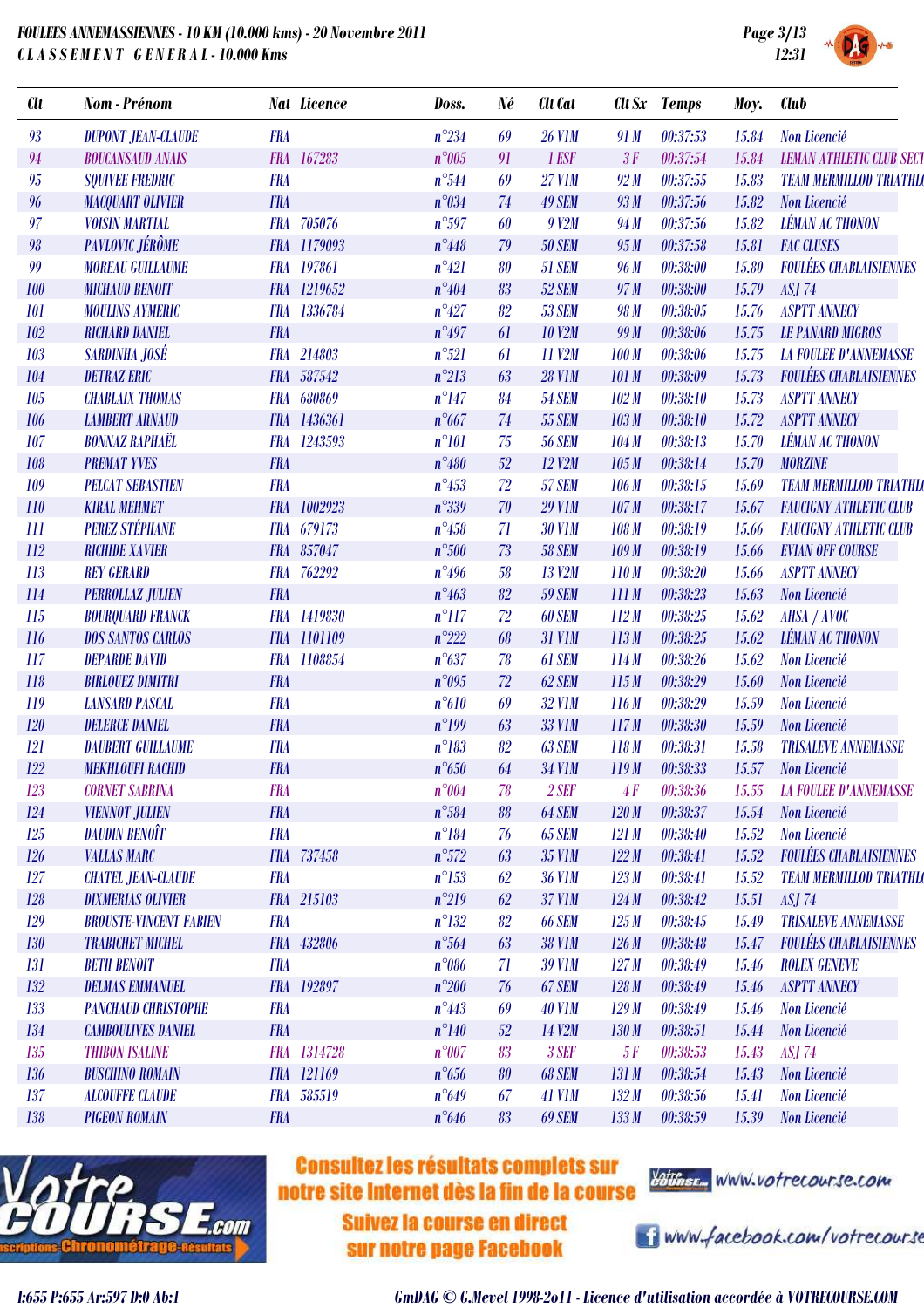

| <b>SYSTEM</b> |  |
|---------------|--|

| 139<br><b>BURDIN OLIVIER</b><br>FRA 706163<br>$n^{\circ}136$<br>69<br><b>42 V1M</b><br>134M<br>00:39:00<br>15.39<br>FRA 07145 TRI<br>00:39:01<br><b>140</b><br><b>MERMILLOD PATRICK</b><br>$n^{\circ}400$<br>64<br><b>43 V1M</b><br>135M<br>15.38<br><b>FRA</b><br>$n^{\circ}552$<br>82<br>00:39:01<br>141<br><b>TABURET JEAN CHARLES</b><br>70 SEM<br>136M<br>15.38<br>142<br><b>PINSET DAVID</b><br><b>FRA</b><br>$n^{\circ}472$<br>71 SEM<br>137M<br>86<br>00:39:03<br>15.37<br>$n^{\circ}134$<br>143<br><b>FRA</b><br>84<br>72 SEM<br>138M<br>00:39:03<br>15.37<br><b>BUCHS BENJAMIN</b><br><b>CHATELAIN FRÉDÉRIC</b><br><b>FRA</b><br>$n^{\circ}154$<br>73<br>73 SEM<br>144<br>139M<br>00:39:04<br>15.36<br>145<br><b>PIAZZA SYLVAIN</b><br><b>FRA</b><br>$n^{\circ}470$<br>72<br><b>74 SEM</b><br>140M<br>00:39:06<br>15.35<br>$n^{\circ}645$<br>00:39:07<br>146<br><b>BRINGARD AURELIEN</b><br><b>FRA</b><br>79<br><b>75 SEM</b><br>141 M<br>15.34<br>147<br><b>GARDON PATRICE</b><br><b>FRA</b><br>$n^{\circ}275$<br>69<br><b>44 V1M</b><br>142M<br>00:39:08<br>15.34<br>148<br><b>PEILLEX DOMINIQUE</b><br><b>FRA</b><br>696910<br>$n^{\circ}452$<br><b>45 V1M</b><br>143M<br>00:39:09<br>15.33<br>64<br><b>DESALMAND CHRISTOPHE</b><br>$n^{\circ}206$<br>78<br>00:39:10<br>149<br><b>FRA</b><br>1383486<br><b>76 SEM</b><br>144 M<br>15.33<br><b>CHENE MARC</b><br><b>FRA</b><br>$n^{\circ}157$<br>67<br><b>46 V1M</b><br>00:39:10<br>150<br>145 M<br>15.32<br><b>CAMBOULIVES LILIAN</b><br><b>FRA</b><br>$n^{\circ}141$<br>76<br>77 SEM<br>00:39:11<br>15.32<br>151<br>146 M<br><b>FAYE THIERRY</b><br>$n^{\circ}254$<br>152<br><b>FRA</b><br>68<br><b>47 V1M</b><br>147M<br>00:39:12<br>15.31<br>153<br><b>PERRIN-CONFORT DIDIER</b><br><b>FRA</b><br>$n^{\circ}462$<br>71<br><b>48 V1M</b><br>148 M<br>00:39:13<br>15.30 | <b>FAUGIGNY ATHLETIC CLUB</b><br><b>TEAM MERMILLOD TRIATHLO</b><br>Non Licencié<br>Non Licencié<br>Non Licencié<br><b>ROLEX GENÈVE</b><br>Non Licencié<br>Non Licencié<br><b>TRISALEVE ANNEMASSE</b><br><b>EVIAN OFF COURSE</b><br><b>ARVE ATHLÉTISME BONNEV</b><br><b>LES ALLIGATORS SEYNOD TI</b><br><b>LES TRAILERS DU MÔLE</b><br><b>TEAM MERMILLOD TRIATHLO</b><br><b>MONT-BLANC TRIATHLON</b><br><b>ENTENTE ATHLETIQUE GREN</b><br><b>EVIAN VÉLO</b> |
|---------------------------------------------------------------------------------------------------------------------------------------------------------------------------------------------------------------------------------------------------------------------------------------------------------------------------------------------------------------------------------------------------------------------------------------------------------------------------------------------------------------------------------------------------------------------------------------------------------------------------------------------------------------------------------------------------------------------------------------------------------------------------------------------------------------------------------------------------------------------------------------------------------------------------------------------------------------------------------------------------------------------------------------------------------------------------------------------------------------------------------------------------------------------------------------------------------------------------------------------------------------------------------------------------------------------------------------------------------------------------------------------------------------------------------------------------------------------------------------------------------------------------------------------------------------------------------------------------------------------------------------------------------------------------------------------------------------------------------------------------------------------------------------------------------------------------------------|------------------------------------------------------------------------------------------------------------------------------------------------------------------------------------------------------------------------------------------------------------------------------------------------------------------------------------------------------------------------------------------------------------------------------------------------------------|
|                                                                                                                                                                                                                                                                                                                                                                                                                                                                                                                                                                                                                                                                                                                                                                                                                                                                                                                                                                                                                                                                                                                                                                                                                                                                                                                                                                                                                                                                                                                                                                                                                                                                                                                                                                                                                                       |                                                                                                                                                                                                                                                                                                                                                                                                                                                            |
|                                                                                                                                                                                                                                                                                                                                                                                                                                                                                                                                                                                                                                                                                                                                                                                                                                                                                                                                                                                                                                                                                                                                                                                                                                                                                                                                                                                                                                                                                                                                                                                                                                                                                                                                                                                                                                       |                                                                                                                                                                                                                                                                                                                                                                                                                                                            |
|                                                                                                                                                                                                                                                                                                                                                                                                                                                                                                                                                                                                                                                                                                                                                                                                                                                                                                                                                                                                                                                                                                                                                                                                                                                                                                                                                                                                                                                                                                                                                                                                                                                                                                                                                                                                                                       |                                                                                                                                                                                                                                                                                                                                                                                                                                                            |
|                                                                                                                                                                                                                                                                                                                                                                                                                                                                                                                                                                                                                                                                                                                                                                                                                                                                                                                                                                                                                                                                                                                                                                                                                                                                                                                                                                                                                                                                                                                                                                                                                                                                                                                                                                                                                                       |                                                                                                                                                                                                                                                                                                                                                                                                                                                            |
|                                                                                                                                                                                                                                                                                                                                                                                                                                                                                                                                                                                                                                                                                                                                                                                                                                                                                                                                                                                                                                                                                                                                                                                                                                                                                                                                                                                                                                                                                                                                                                                                                                                                                                                                                                                                                                       |                                                                                                                                                                                                                                                                                                                                                                                                                                                            |
|                                                                                                                                                                                                                                                                                                                                                                                                                                                                                                                                                                                                                                                                                                                                                                                                                                                                                                                                                                                                                                                                                                                                                                                                                                                                                                                                                                                                                                                                                                                                                                                                                                                                                                                                                                                                                                       |                                                                                                                                                                                                                                                                                                                                                                                                                                                            |
|                                                                                                                                                                                                                                                                                                                                                                                                                                                                                                                                                                                                                                                                                                                                                                                                                                                                                                                                                                                                                                                                                                                                                                                                                                                                                                                                                                                                                                                                                                                                                                                                                                                                                                                                                                                                                                       |                                                                                                                                                                                                                                                                                                                                                                                                                                                            |
|                                                                                                                                                                                                                                                                                                                                                                                                                                                                                                                                                                                                                                                                                                                                                                                                                                                                                                                                                                                                                                                                                                                                                                                                                                                                                                                                                                                                                                                                                                                                                                                                                                                                                                                                                                                                                                       |                                                                                                                                                                                                                                                                                                                                                                                                                                                            |
|                                                                                                                                                                                                                                                                                                                                                                                                                                                                                                                                                                                                                                                                                                                                                                                                                                                                                                                                                                                                                                                                                                                                                                                                                                                                                                                                                                                                                                                                                                                                                                                                                                                                                                                                                                                                                                       |                                                                                                                                                                                                                                                                                                                                                                                                                                                            |
|                                                                                                                                                                                                                                                                                                                                                                                                                                                                                                                                                                                                                                                                                                                                                                                                                                                                                                                                                                                                                                                                                                                                                                                                                                                                                                                                                                                                                                                                                                                                                                                                                                                                                                                                                                                                                                       |                                                                                                                                                                                                                                                                                                                                                                                                                                                            |
|                                                                                                                                                                                                                                                                                                                                                                                                                                                                                                                                                                                                                                                                                                                                                                                                                                                                                                                                                                                                                                                                                                                                                                                                                                                                                                                                                                                                                                                                                                                                                                                                                                                                                                                                                                                                                                       |                                                                                                                                                                                                                                                                                                                                                                                                                                                            |
|                                                                                                                                                                                                                                                                                                                                                                                                                                                                                                                                                                                                                                                                                                                                                                                                                                                                                                                                                                                                                                                                                                                                                                                                                                                                                                                                                                                                                                                                                                                                                                                                                                                                                                                                                                                                                                       |                                                                                                                                                                                                                                                                                                                                                                                                                                                            |
|                                                                                                                                                                                                                                                                                                                                                                                                                                                                                                                                                                                                                                                                                                                                                                                                                                                                                                                                                                                                                                                                                                                                                                                                                                                                                                                                                                                                                                                                                                                                                                                                                                                                                                                                                                                                                                       |                                                                                                                                                                                                                                                                                                                                                                                                                                                            |
|                                                                                                                                                                                                                                                                                                                                                                                                                                                                                                                                                                                                                                                                                                                                                                                                                                                                                                                                                                                                                                                                                                                                                                                                                                                                                                                                                                                                                                                                                                                                                                                                                                                                                                                                                                                                                                       |                                                                                                                                                                                                                                                                                                                                                                                                                                                            |
|                                                                                                                                                                                                                                                                                                                                                                                                                                                                                                                                                                                                                                                                                                                                                                                                                                                                                                                                                                                                                                                                                                                                                                                                                                                                                                                                                                                                                                                                                                                                                                                                                                                                                                                                                                                                                                       |                                                                                                                                                                                                                                                                                                                                                                                                                                                            |
| $n^{\circ}573$<br>FRA 1437001<br>91<br>8 ESM<br>149M<br>00:39:14<br>154<br><b>VANHAESEBROUCK ROMAIN</b><br>15.30                                                                                                                                                                                                                                                                                                                                                                                                                                                                                                                                                                                                                                                                                                                                                                                                                                                                                                                                                                                                                                                                                                                                                                                                                                                                                                                                                                                                                                                                                                                                                                                                                                                                                                                      |                                                                                                                                                                                                                                                                                                                                                                                                                                                            |
| <b>DUMONT CÉDRIC</b><br>155<br><b>FRA</b><br>$n^{\circ}232$<br>85<br><b>78 SEM</b><br>00:39:14<br>15.30<br>150M                                                                                                                                                                                                                                                                                                                                                                                                                                                                                                                                                                                                                                                                                                                                                                                                                                                                                                                                                                                                                                                                                                                                                                                                                                                                                                                                                                                                                                                                                                                                                                                                                                                                                                                       |                                                                                                                                                                                                                                                                                                                                                                                                                                                            |
| <b>MENETRIER BERTRAND</b><br>FRA 668063<br>$n^{\circ}398$<br>72<br><b>79 SEM</b><br>00:39:14<br>151M<br>15.29<br>156                                                                                                                                                                                                                                                                                                                                                                                                                                                                                                                                                                                                                                                                                                                                                                                                                                                                                                                                                                                                                                                                                                                                                                                                                                                                                                                                                                                                                                                                                                                                                                                                                                                                                                                  | <b>EVIAN OFF COURSE</b>                                                                                                                                                                                                                                                                                                                                                                                                                                    |
| <b>FRA</b><br>157<br>MOENNE-LOCCOZ FREDERIC<br>$n^{\circ}411$<br><b>80 SEM</b><br>152M<br>00:39:16<br>15.28<br>80                                                                                                                                                                                                                                                                                                                                                                                                                                                                                                                                                                                                                                                                                                                                                                                                                                                                                                                                                                                                                                                                                                                                                                                                                                                                                                                                                                                                                                                                                                                                                                                                                                                                                                                     | <b>ARVE ATHLETISME</b>                                                                                                                                                                                                                                                                                                                                                                                                                                     |
| <b>JACQUIER LOÏC</b><br>$n^{\circ}322$<br>75<br>00:39:16<br>158<br><b>FRA</b><br>626887<br>81 SEM<br>153M<br>15.28                                                                                                                                                                                                                                                                                                                                                                                                                                                                                                                                                                                                                                                                                                                                                                                                                                                                                                                                                                                                                                                                                                                                                                                                                                                                                                                                                                                                                                                                                                                                                                                                                                                                                                                    | <b>FOULÉES CHABLAISIENNES</b>                                                                                                                                                                                                                                                                                                                                                                                                                              |
| <b>FRA</b><br>159<br><b>VILALLONGA FRANÇOIS</b><br>$n^{\circ}588$<br><b>49 V1M</b><br>00:39:16<br>15.28<br>154M<br>66                                                                                                                                                                                                                                                                                                                                                                                                                                                                                                                                                                                                                                                                                                                                                                                                                                                                                                                                                                                                                                                                                                                                                                                                                                                                                                                                                                                                                                                                                                                                                                                                                                                                                                                 | Non Licencié                                                                                                                                                                                                                                                                                                                                                                                                                                               |
| <b>PREVEL MICHEL</b><br>FRA 544963<br>$n^{\circ}481$<br><b>50 V1M</b><br>155M<br>00:39:17<br>160<br>64<br>15.28                                                                                                                                                                                                                                                                                                                                                                                                                                                                                                                                                                                                                                                                                                                                                                                                                                                                                                                                                                                                                                                                                                                                                                                                                                                                                                                                                                                                                                                                                                                                                                                                                                                                                                                       | <b>AIN EST ATHLETISME</b>                                                                                                                                                                                                                                                                                                                                                                                                                                  |
| <b>FRA</b><br>$n^{\circ}478$<br>74<br>82 SEM<br>00:39:18<br><b>POULIN JEROME</b><br>156M<br>15.27<br><i><b>161</b></i>                                                                                                                                                                                                                                                                                                                                                                                                                                                                                                                                                                                                                                                                                                                                                                                                                                                                                                                                                                                                                                                                                                                                                                                                                                                                                                                                                                                                                                                                                                                                                                                                                                                                                                                | <b>LES TRAILERS DU MOLE</b>                                                                                                                                                                                                                                                                                                                                                                                                                                |
| FRA 1028622<br>$n^{\circ}252$<br>15 V2M<br>157M<br>00:39:18<br>15.27<br>162<br><b>FAVRE VICTOIRE LOUIS</b><br>60                                                                                                                                                                                                                                                                                                                                                                                                                                                                                                                                                                                                                                                                                                                                                                                                                                                                                                                                                                                                                                                                                                                                                                                                                                                                                                                                                                                                                                                                                                                                                                                                                                                                                                                      | <b>FOULÉES CHABLAISIENNES</b>                                                                                                                                                                                                                                                                                                                                                                                                                              |
| $n^{\circ}238$<br>163<br><b>DUTRUEL PATRICK</b><br><b>FRA</b><br>1392277<br>71<br>00:39:20<br>15.26<br><b>51 V1M</b><br>158M                                                                                                                                                                                                                                                                                                                                                                                                                                                                                                                                                                                                                                                                                                                                                                                                                                                                                                                                                                                                                                                                                                                                                                                                                                                                                                                                                                                                                                                                                                                                                                                                                                                                                                          | <b>FOULÉES CHABLAISIENNES</b>                                                                                                                                                                                                                                                                                                                                                                                                                              |
| $n^{\circ}406$<br>74<br>00:39:21<br><b>MICHELET CHRISTOPHE</b><br>FRA 071371041147MS4<br>83 SEM<br>159M<br>15.25<br>164                                                                                                                                                                                                                                                                                                                                                                                                                                                                                                                                                                                                                                                                                                                                                                                                                                                                                                                                                                                                                                                                                                                                                                                                                                                                                                                                                                                                                                                                                                                                                                                                                                                                                                               | <b>ROLEX GENÈVE</b>                                                                                                                                                                                                                                                                                                                                                                                                                                        |
| <b>KAISER JÉRÉMY</b><br>165<br><b>FRA</b><br>$n^{\circ}337$<br>80<br>84 SEM<br>00:39:23<br>15.24<br>160M                                                                                                                                                                                                                                                                                                                                                                                                                                                                                                                                                                                                                                                                                                                                                                                                                                                                                                                                                                                                                                                                                                                                                                                                                                                                                                                                                                                                                                                                                                                                                                                                                                                                                                                              | <b>TRAINE SAVATES</b>                                                                                                                                                                                                                                                                                                                                                                                                                                      |
| <b>ALBERTINO JÉRÉMIE</b><br><b>FRA</b><br>384645<br>$n^{\circ}056$<br>89<br>9 ESM<br>161 M<br>00:39:24<br>166<br>15.23                                                                                                                                                                                                                                                                                                                                                                                                                                                                                                                                                                                                                                                                                                                                                                                                                                                                                                                                                                                                                                                                                                                                                                                                                                                                                                                                                                                                                                                                                                                                                                                                                                                                                                                | <b>ANNECY HAUTE SAVOIE ATH</b>                                                                                                                                                                                                                                                                                                                                                                                                                             |
| <b>SCHMITT AYMERIC</b><br><b>FRA</b><br>$n^{\circ}041$<br>00:39:25<br>167<br>75<br><b>85 SEM</b><br>162M<br>15.23                                                                                                                                                                                                                                                                                                                                                                                                                                                                                                                                                                                                                                                                                                                                                                                                                                                                                                                                                                                                                                                                                                                                                                                                                                                                                                                                                                                                                                                                                                                                                                                                                                                                                                                     | <b>LP LE SALEVE</b>                                                                                                                                                                                                                                                                                                                                                                                                                                        |
| 76<br><b>CHOMETY JEROME</b><br>FRA 1405934<br>$n^{\circ}160$<br><b>86 SEM</b><br>163M<br>00:39:26<br>15.22<br>168                                                                                                                                                                                                                                                                                                                                                                                                                                                                                                                                                                                                                                                                                                                                                                                                                                                                                                                                                                                                                                                                                                                                                                                                                                                                                                                                                                                                                                                                                                                                                                                                                                                                                                                     | <b>FAC CLUSES</b>                                                                                                                                                                                                                                                                                                                                                                                                                                          |
| $n^{\circ}179$<br><b>D ENNETIERES JEAN BAPTISTE</b><br>00:39:27<br>169<br><b>FRA</b><br>65<br><b>52 V1M</b><br>164M<br>15.22                                                                                                                                                                                                                                                                                                                                                                                                                                                                                                                                                                                                                                                                                                                                                                                                                                                                                                                                                                                                                                                                                                                                                                                                                                                                                                                                                                                                                                                                                                                                                                                                                                                                                                          | <b>TRIATHLON ALLIGATORS SE</b>                                                                                                                                                                                                                                                                                                                                                                                                                             |
| <b>PIAT JÉRÉMIE</b><br><b>FRA</b><br>$n^{\circ}469$<br>87 SEM<br>165M<br>00:39:27<br>15.21<br>170<br>85                                                                                                                                                                                                                                                                                                                                                                                                                                                                                                                                                                                                                                                                                                                                                                                                                                                                                                                                                                                                                                                                                                                                                                                                                                                                                                                                                                                                                                                                                                                                                                                                                                                                                                                               | Non Licencié                                                                                                                                                                                                                                                                                                                                                                                                                                               |
| $n^{\circ}517$<br>171<br><b>FRA</b><br><b>16 V2M</b><br><b>RUSCONI PASCAL</b><br>61<br>166M<br>00:39:28<br>15.21                                                                                                                                                                                                                                                                                                                                                                                                                                                                                                                                                                                                                                                                                                                                                                                                                                                                                                                                                                                                                                                                                                                                                                                                                                                                                                                                                                                                                                                                                                                                                                                                                                                                                                                      | NTN-SNR                                                                                                                                                                                                                                                                                                                                                                                                                                                    |
| FRA 1304190<br>172<br><b>FUSS EMMANUEL</b><br>$n^{\circ}269$<br>79<br>88 SEM<br>167M<br>00:39:28<br>15.21                                                                                                                                                                                                                                                                                                                                                                                                                                                                                                                                                                                                                                                                                                                                                                                                                                                                                                                                                                                                                                                                                                                                                                                                                                                                                                                                                                                                                                                                                                                                                                                                                                                                                                                             | <b>LA FOULEE D'ANNEMASSE</b>                                                                                                                                                                                                                                                                                                                                                                                                                               |
| <b>GUILLOT GRÉGORY</b><br><b>FRA</b><br>$n^{\circ}302$<br>173<br>81<br><b>89 SEM</b><br>168M<br>00:39:28<br>15.20                                                                                                                                                                                                                                                                                                                                                                                                                                                                                                                                                                                                                                                                                                                                                                                                                                                                                                                                                                                                                                                                                                                                                                                                                                                                                                                                                                                                                                                                                                                                                                                                                                                                                                                     | Non Licencié                                                                                                                                                                                                                                                                                                                                                                                                                                               |
| 174<br><b>JENC YVONA</b><br>FRA 706033<br>$2$ V1F<br>$n^{\circ}006$<br>67<br><b>6F</b><br>00:39:29<br>15.20                                                                                                                                                                                                                                                                                                                                                                                                                                                                                                                                                                                                                                                                                                                                                                                                                                                                                                                                                                                                                                                                                                                                                                                                                                                                                                                                                                                                                                                                                                                                                                                                                                                                                                                           | <b>LA FOULEE D'ANNEMASSE</b>                                                                                                                                                                                                                                                                                                                                                                                                                               |
| <b>FRA</b><br>$n^{\circ}625$<br>175<br><b>JAMELIN TOM</b><br>80<br><b>90 SEM</b><br>169M<br>00:39:29<br>15.20                                                                                                                                                                                                                                                                                                                                                                                                                                                                                                                                                                                                                                                                                                                                                                                                                                                                                                                                                                                                                                                                                                                                                                                                                                                                                                                                                                                                                                                                                                                                                                                                                                                                                                                         | Non Licencié                                                                                                                                                                                                                                                                                                                                                                                                                                               |
| <b>FRA</b><br>$n^{\circ}169$<br><b>COLARAS YAN</b><br><b>91 SEM</b><br>170M<br>00:39:30<br>176<br>76<br>15.19                                                                                                                                                                                                                                                                                                                                                                                                                                                                                                                                                                                                                                                                                                                                                                                                                                                                                                                                                                                                                                                                                                                                                                                                                                                                                                                                                                                                                                                                                                                                                                                                                                                                                                                         | <b>TRISALEVE ANNEMASSE</b>                                                                                                                                                                                                                                                                                                                                                                                                                                 |
| 177<br><b>BARBOTIN JULIEN</b><br><b>FRA</b><br>$n^{\circ}071$<br><b>92 SEM</b><br>171M<br>00:39:31<br>83<br>15.18                                                                                                                                                                                                                                                                                                                                                                                                                                                                                                                                                                                                                                                                                                                                                                                                                                                                                                                                                                                                                                                                                                                                                                                                                                                                                                                                                                                                                                                                                                                                                                                                                                                                                                                     | Non Licencié                                                                                                                                                                                                                                                                                                                                                                                                                                               |
| <b>FRA</b><br>178<br>$n^{\circ}245$<br>78<br><b>93 SEM</b><br>172M<br><b>EYNARD STEPHANE</b><br>00:39:33<br>15.18                                                                                                                                                                                                                                                                                                                                                                                                                                                                                                                                                                                                                                                                                                                                                                                                                                                                                                                                                                                                                                                                                                                                                                                                                                                                                                                                                                                                                                                                                                                                                                                                                                                                                                                     | Non Licencié                                                                                                                                                                                                                                                                                                                                                                                                                                               |
| FRA 211135<br>179<br><b>RULLIER VINCENT</b><br>$n^{\circ}516$<br>57<br>17 V2M<br>00:39:33<br>173M<br>15.17                                                                                                                                                                                                                                                                                                                                                                                                                                                                                                                                                                                                                                                                                                                                                                                                                                                                                                                                                                                                                                                                                                                                                                                                                                                                                                                                                                                                                                                                                                                                                                                                                                                                                                                            | <b>AIN EST ATHLETISME</b>                                                                                                                                                                                                                                                                                                                                                                                                                                  |
| 180<br><b>DESGEORGES FABRICE</b><br><b>FRA</b><br>$n^{\circ}209$<br>73<br><b>94 SEM</b><br>174M<br>00:39:42<br>15.11                                                                                                                                                                                                                                                                                                                                                                                                                                                                                                                                                                                                                                                                                                                                                                                                                                                                                                                                                                                                                                                                                                                                                                                                                                                                                                                                                                                                                                                                                                                                                                                                                                                                                                                  | Non Licencié                                                                                                                                                                                                                                                                                                                                                                                                                                               |
| FRA 751334<br>$n^{\circ}547$<br>181<br><b>STOCKY DAVID</b><br><b>95 SEM</b><br>175M<br>00:39:43<br>80<br>15.11                                                                                                                                                                                                                                                                                                                                                                                                                                                                                                                                                                                                                                                                                                                                                                                                                                                                                                                                                                                                                                                                                                                                                                                                                                                                                                                                                                                                                                                                                                                                                                                                                                                                                                                        | <b>AIN EST ATHLETISME</b>                                                                                                                                                                                                                                                                                                                                                                                                                                  |
| FRA 1047714<br><b>DENAIS JEAN-PIERRE</b><br>$n^{\circ}203$<br>57<br><b>18 V2M</b><br>176M<br>00:39:43<br>182<br>15.11                                                                                                                                                                                                                                                                                                                                                                                                                                                                                                                                                                                                                                                                                                                                                                                                                                                                                                                                                                                                                                                                                                                                                                                                                                                                                                                                                                                                                                                                                                                                                                                                                                                                                                                 | <b>FOULÉES CHABLAISIENNES</b>                                                                                                                                                                                                                                                                                                                                                                                                                              |
| FRA 687414<br>183<br>$n^{\circ}325$<br>177M<br>15.10<br><b>JARNET THIERRY</b><br>78<br><b>96 SEM</b><br>00:39:44                                                                                                                                                                                                                                                                                                                                                                                                                                                                                                                                                                                                                                                                                                                                                                                                                                                                                                                                                                                                                                                                                                                                                                                                                                                                                                                                                                                                                                                                                                                                                                                                                                                                                                                      | <b>LÉMAN AC THONON</b>                                                                                                                                                                                                                                                                                                                                                                                                                                     |
| <b>FRA</b><br>184<br><b>VIOLET JULIEN</b><br><b>97 SEM</b><br>178M<br>$n^{\circ}592$<br>79<br>00:39:46<br>15.09                                                                                                                                                                                                                                                                                                                                                                                                                                                                                                                                                                                                                                                                                                                                                                                                                                                                                                                                                                                                                                                                                                                                                                                                                                                                                                                                                                                                                                                                                                                                                                                                                                                                                                                       | <b>TEAM MERMILLOD TRIATHLO</b>                                                                                                                                                                                                                                                                                                                                                                                                                             |



### **Consultez les résultats complets sur** notre site Internet dès la fin de la course

**Suivez la course en direct** sur notre page Facebook

estinse, www.votrecourse.com

i www.facebook.com/votrecourse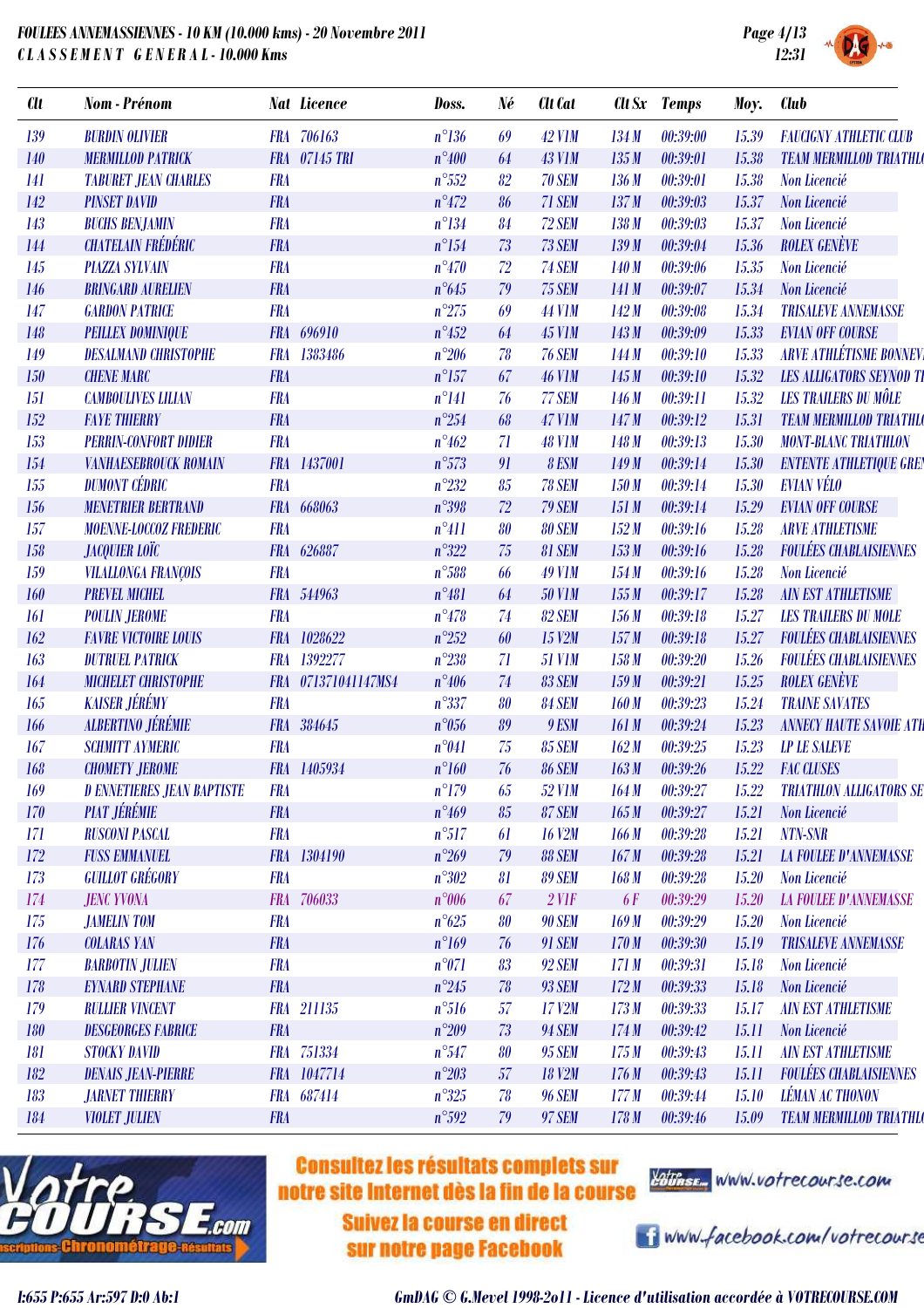

|  | SYSTEM |  |
|--|--------|--|

| <b>Clt</b> | Nom - Prénom                 |            | <b>Nat Licence</b> | Doss.          | Né | <b>Clt</b> Cat |       | Clt Sx Temps | Moy.         | <b>Club</b>                      |
|------------|------------------------------|------------|--------------------|----------------|----|----------------|-------|--------------|--------------|----------------------------------|
| 185        | <b>VINCENT BENOIT</b>        |            | FRA 554876         | $n^{\circ}590$ | 80 | <b>98 SEM</b>  | 179M  | 00:39:47     | 15.09        | <b>ARVE ATHLÉTISME BONNEV</b>    |
| 186        | <b>MALLINJOUD PHILIPPE</b>   | <b>FRA</b> |                    | $n^{\circ}382$ | 63 | <b>53 V1M</b>  | 180 M | 00:39:47     | 15.08        | <b>PRAZ DE LYS SOMMAND SKI</b>   |
| 187        | <b>VASSIAS ROLAND</b>        | <b>FRA</b> |                    | $n^{\circ}578$ | 68 | <b>54 V1M</b>  | 181 M | 00:39:48     | 15.08        | Non Licencié                     |
| 188        | <b>LEROUX JEAN MICHEL</b>    | <b>FRA</b> |                    | $n^{\circ}367$ | 80 | <b>99 SEM</b>  | 182M  | 00:39:48     | 15.08        | <b>TRISALEVE ANNEMASSE</b>       |
| 189        | <b>DESALEUX ARTHUR</b>       | <b>FRA</b> |                    | $n^{\circ}205$ | 92 | $2$ JUM        | 183 M | 00:39:49     | 15.07        | <b>LES ALLIGATORS SEYNOD TI</b>  |
| 190        | <b>CHEVASSU FRANCOIS</b>     | <b>FRA</b> |                    | $n^{\circ}159$ | 80 | <b>100 SEM</b> | 184M  | 00:39:50     | 15.07        | Non Licencié                     |
| 191        | <b>SOULAINE DIDIER</b>       | <b>FRA</b> |                    | $n^{\circ}621$ | 70 | <b>55 V1M</b>  | 185M  | 00:39:50     | 15.06        | Non Licencié                     |
| 192        | <b>FAVRE6BONTE PATRICE</b>   | <b>FRA</b> |                    | $n^{\circ}253$ | 57 | <b>19 V2M</b>  | 186M  | 00:39:51     | 15.06        | Non Licencié                     |
| 193        | <b>MUNIER PIERRE</b>         | <b>FRA</b> |                    | $n^{\circ}429$ | 83 | <b>101 SEM</b> | 187M  | 00:39:51     | 15.06        | <b>TEAM MERMILLOD TRIATHLO</b>   |
| 194        | <b>BRETINEAU CHRISTOPHE</b>  | <b>FRA</b> |                    | $n^{\circ}127$ | 69 | <b>56 V1M</b>  | 188M  | 00:39:52     | 15.06        | <b>AVOC</b>                      |
| 195        | <b>SAVEY JEAN-MARC</b>       | <b>FRA</b> |                    | $n^{\circ}523$ | 70 | <b>57 V1M</b>  | 189 M | 00:39:53     | 15.05        | Non Licencié                     |
| 196        | <b>GERVAIS THOMAS</b>        | <b>FRA</b> |                    | $n^{\circ}280$ | 79 | <b>102 SEM</b> | 190M  | 00:39:53     | 15.04        | <b>MÔLE VTT</b>                  |
| 197        | ?Dossard #348                | <b>FRA</b> |                    | $n^{\circ}348$ |    | <b>103 SEM</b> | 191M  | 00:39:54     | 15.04        | Non Licencié                     |
| 198        | <b>ROBINET CHRISTOPHE</b>    | <b>FRA</b> |                    | $n^{\circ}643$ | 69 | <b>58 V1M</b>  | 192M  | 00:39:55     | 15.03        | Non Licencié                     |
| 199        | <b>PETITO GUILLAUME</b>      | <b>FRA</b> |                    | $n^{\circ}467$ | 63 | <b>59 V1M</b>  | 193M  | 00:39:58     | 15.01        | Non Licencié                     |
| 200        | <b>LEGRE DAMIEN</b>          | <b>FRA</b> |                    | $n^{\circ}363$ | 81 | <b>104 SEM</b> | 194M  | 00:39:59     | 15.01        | <b>TEAM 53X11</b>                |
| 201        | <b>ANDRIER JEAN FRANCOIS</b> | <b>FRA</b> |                    | $n^{\circ}665$ | 58 | <b>20 V2M</b>  | 195M  | 0.40:00      | 15.00        | Non Licencié                     |
| 202        | <b>FORGERIT BENOIT</b>       |            | FRA 402578         | $n^{\circ}262$ | 83 | <b>105 SEM</b> | 196M  | 00:40:01     | 15.00        | <b>CLUB DES SPORTS DE MEGÈN</b>  |
| 203        | <b>DELABY VINCENT</b>        |            | FRA 1387191        | $n^{\circ}196$ | 82 | <b>106 SEM</b> | 197M  | 00:40:02     | 14.99        | <b>LÉMAN AC THONON</b>           |
| 204        | <b>CHOUTEAU CHRISTOPHE</b>   | <b>FRA</b> |                    | $n^{\circ}161$ | 69 | <b>60 V1M</b>  | 198 M | 00:40:02     | 14.99        | <b>TRIATHLON CLUB DE GENÈVI</b>  |
| 205        | <b>LENOURRY ROGER</b>        | <b>FRA</b> |                    | $n^{\circ}366$ | 56 | 21 V2M         | 199M  | 00:40:03     | 14.99        | Non Licencié                     |
| 206        | <b>SARDINHA ALBERTO</b>      |            | FRA 471357         | $n^{\circ}520$ | 70 | 61 V1M         | 200M  | 00:40:07     | 14.96        | <b>LA FOULEE D'ANNEMASSE</b>     |
| 207        | <b>KAISER PIERRE</b>         | <b>FRA</b> |                    | $n^{\circ}336$ | 59 | <b>22 V2M</b>  | 201 M | 00:40:14     | 14.91        | <b>TEFAL</b>                     |
| 208        | <b>SAULAIS ARNAUD</b>        | <b>FRA</b> |                    | $n^{\circ}640$ | 82 | <b>107 SEM</b> | 202M  | 00:40:16     | 14.91        | Non Licencié                     |
| 209        | <b>MONNARD YVES</b>          | <b>FRA</b> | 1288534            | $n^{\circ}415$ | 64 | <b>62 V1M</b>  | 203M  | 00:40:20     | 14.88        | <b>ASJ 74</b>                    |
| 210        | <b>LAGACHE SYLVAIN</b>       | <b>FRA</b> |                    | $n^{\circ}347$ | 73 | <b>108 SEM</b> | 204M  | 00:40:21     | 14.87        | Non Licencié                     |
| 211        | <b>MUGNIER NICOLAS</b>       |            | FRA 175118         | $n^{\circ}428$ | 66 | <b>63 V1M</b>  | 205M  | 00:40:24     | 14.86        | <b>ASPTT ANNECY</b>              |
| 212        | <b>THOMAS PATRICK</b>        |            | FRA 1083727        | $n^{\circ}557$ | 70 | <b>64 V1M</b>  | 206M  | 00:40:25     | 14.85        | <b>ASJ 74</b>                    |
| 213        | <b>PEILLEX THIBAULT</b>      |            | FRA 1022828        | $n^{\circ}451$ | 91 | <b>10 ESM</b>  | 207M  | 00:40:26     | 14.84        | <b>EVIAN OFF COURSE</b>          |
| 214        | <b>GUIGNON BRUNO</b>         | <b>FRA</b> |                    | $n^{\circ}301$ | 72 | <b>109 SEM</b> | 208 M | 00:40:29     | 14.82        | Non Licencié                     |
| 215        | <b>FRIGIERI GUILLAUME</b>    |            | FRA 1347626        | $n^{\circ}266$ | 81 | <b>110 SEM</b> | 209 M | 00:40:30     | <i>14.81</i> | <b>FOULÉES CHABLAISIENNES</b>    |
| <b>216</b> | <b>CHARRIER DAVID</b>        | <b>FRA</b> |                    | $n^{\circ}152$ | 70 | <b>65 V1M</b>  | 210M  | 00:40:31     | 14.81        | <b>FREE IRON TEAM</b>            |
| 217        | <b>VUETAZ JEAN- PAUL</b>     |            | FRA 189978         | $n^{\circ}601$ | 59 | 23 V2M         | 211M  | 00:40:33     | 14.80        | ASJ <sub>74</sub>                |
| 218        | <b>REGNIER RUDY</b>          | <b>FRA</b> |                    | $n^{\circ}492$ | 75 | <b>111 SEM</b> | 212M  | 00:40:34     | 14.79        | <b>LES TRAILERS DU MOLE</b>      |
| 219        | <b>RIO FRANCK</b>            | <b>FRA</b> |                    | $n^{\circ}505$ | 77 | <b>112 SEM</b> | 213M  | 00:40:35     | 14.79        | <b>MONT BLANC TRIATHLON</b>      |
| <b>220</b> | <b>BOUVARD CHRISTOPHE</b>    | <b>FRA</b> |                    | $n^{\circ}121$ | 81 | 113 SEM        | 214M  | 00:40:35     | 14.79        | Non Licencié                     |
| 221        | <b>JOURDAN PHILIPPE</b>      |            | FRA 1427890        | $n^{\circ}332$ | 82 | <b>114 SEM</b> | 215M  | 00:40:37     | 14.78        | <b>FOULÉES CHABLAISIENNES</b>    |
| 222        | <b>VOUILLEROT DIDIER</b>     | <b>FRA</b> |                    | $n^{\circ}598$ | 56 | 24 V2M         | 216M  | 00:40:37     | 14.78        | Non Licencié                     |
| 223        | <b>BOUAMAR SAID</b>          |            | FRA 711422         | $n^{\circ}108$ | 63 | <b>66 V1M</b>  | 217M  | 00:40:40     | 14.75        | <b>ASPTT ANNECY</b>              |
| 224        | <b>TUCCINARDI LAURENT</b>    |            | FRA 656926         | $n^{\circ}567$ | 67 | 67 V1M         | 218M  | 00:40:44     | 14.74        | <b>ASPTT ANNECY</b>              |
| 225        | <b>GRENETIER GUILLAUME</b>   | <b>FRA</b> |                    | $n^{\circ}296$ | 77 | 115 SEM        | 219M  | 00:40:45     | 14.73        | <b>LES TRAINES LA GROLLES DI</b> |
| <b>226</b> | <b>CONWAY ANTHONY</b>        | <b>FRA</b> |                    | $n^{\circ}664$ | 91 | <b>11 ESM</b>  | 220M  | 00:40:51     | 14.69        | Non Licencié                     |
| 227        | <b>PASQUINI LUDOVIC</b>      | <b>FRA</b> |                    | $n^{\circ}445$ | 76 | <b>116 SEM</b> | 221M  | 00:40:53     | 14.68        | Non Licencié                     |
| 228        | <b>RENON DENIS</b>           | <b>FRA</b> |                    | $n^{\circ}494$ | 70 | <b>68 V1M</b>  | 222M  | 00:40:54     | 14.67        | Non Licencié                     |
| 229        | <b>COTTERLAZ FLORENT</b>     | <b>FRA</b> |                    | $n^{\circ}175$ | 86 | <b>117 SEM</b> | 223M  | 00:40:57     | 14.66        | Non Licencié                     |
| <b>230</b> | <b>BROUWER DENNIS</b>        |            | FRA T175704        | $n^{\circ}133$ | 68 | <b>69 V1M</b>  | 224M  | 00:40:59     | 14.64        | <b>AUCUN</b>                     |
|            |                              |            |                    |                |    |                |       |              |              |                                  |



# **Consultez les résultats complets sur** notre site Internet dès la fin de la course

**Suivez la course en direct** sur notre page Facebook



i www.facebook.com/votrecourse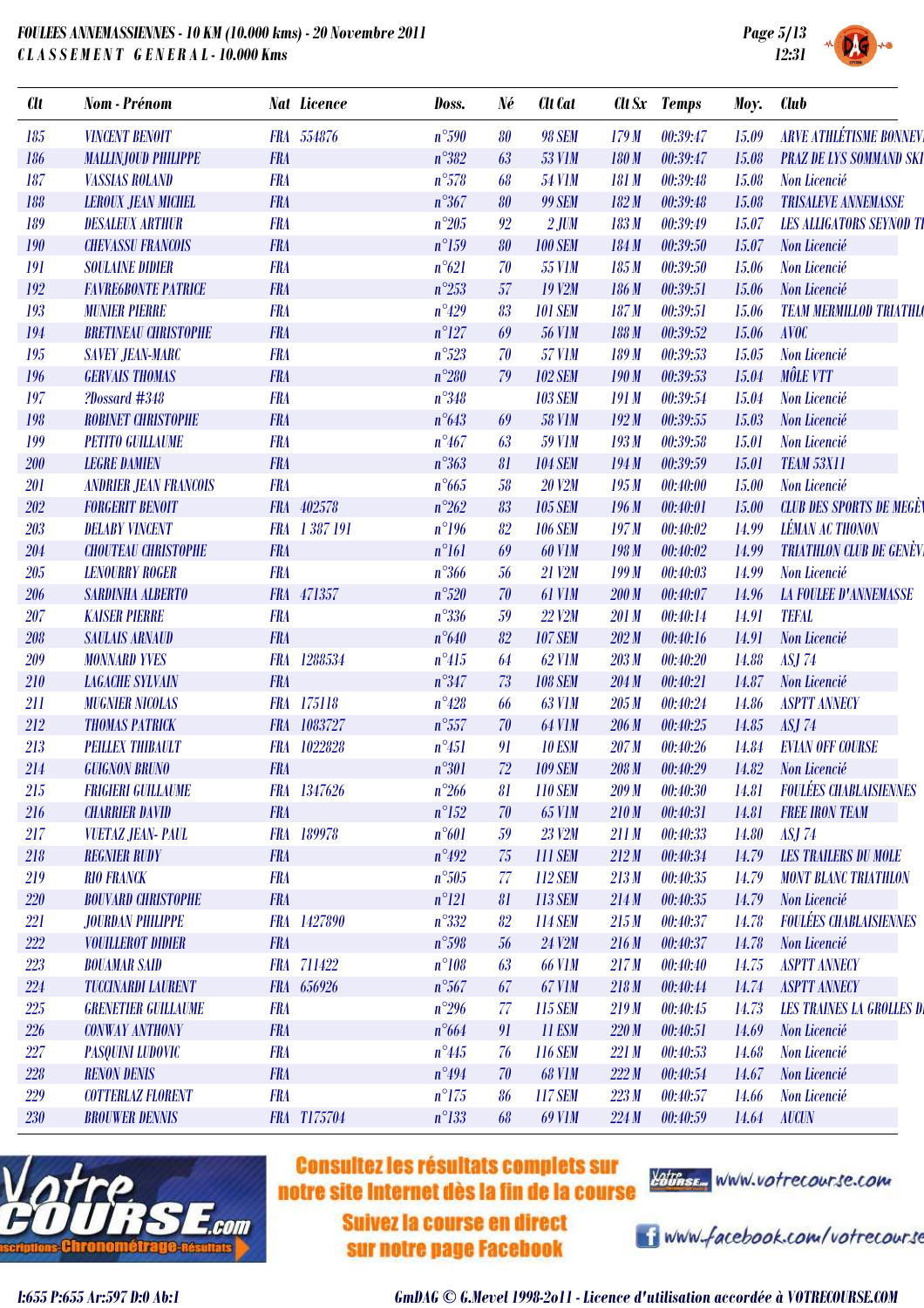

| <b>SYSTEM</b> |  |
|---------------|--|

| <b>Clt</b> | Nom - Prénom              |            | <b>Nat Licence</b> | Doss.          | Né | <b>Clt</b> Cat | Clt Sx           | <b>Temps</b> | Moy.  | <b>Club</b>                     |
|------------|---------------------------|------------|--------------------|----------------|----|----------------|------------------|--------------|-------|---------------------------------|
| 231        | <b>DESBIOLLES PIERRE</b>  | <b>FRA</b> |                    | $n^{\circ}207$ | 64 | <b>70 V1M</b>  | 225M             | 00:40:59     | 14.64 | <b>ROLEX GENÈVE</b>             |
| 232        | <b>BAVBARA SERGES</b>     | <b>FRA</b> |                    | $n^{\circ}075$ | 73 | <b>118 SEM</b> | 226M             | 00:41:00     | 14.63 | <b>POMPIER BONNEVILLE</b>       |
| 233        | <b>DESCOMBES JULIEN</b>   | <b>FRA</b> |                    | $n^{\circ}208$ | 79 | <b>119 SEM</b> | 227M             | 00:41:01     | 14.63 | <b>TEAM K'LU</b>                |
| 234        | <b>RICKLI ERIC</b>        | <b>FRA</b> |                    | $n^{\circ}501$ | 62 | 71 V1M         | 228M             | 00:41:04     | 14.62 | Non Licencié                    |
| 235        | <b>DOMERCQ ARTURO</b>     | <b>FRA</b> |                    | $n^{\circ}220$ | 76 | <b>120 SEM</b> | 229M             | 00:41:09     | 14.59 | <b>MONT BLANC TRIATHLON</b>     |
| 236        | <b>BREDIF BERTRAND</b>    | <b>FRA</b> |                    | $n^{\circ}126$ | 72 | <b>121 SEM</b> | 230M             | 00:41:15     | 14.55 | Non Licencié                    |
| 237        | <b>QUAIRIAUX CHARLES</b>  | <b>FRA</b> |                    | $n^{\circ}484$ | 72 | <b>122 SEM</b> | 231 M            | 00:41:16     | 14.54 | Non Licencié                    |
| 238        | <b>DEVILLE DAMIEN</b>     |            | FRA 1438286        | $n^{\circ}216$ | 83 | <b>123 SEM</b> | 232M             | 00:41:20     | 14.52 | <b>FOULÉES CHABLAISIENNES</b>   |
| 239        | <b>DETRAZ GILLES</b>      | <b>FRA</b> |                    | $n^{\circ}214$ | 66 | <b>72 V1M</b>  | 233M             | 00:41:22     | 14.51 | Non Licencié                    |
| 240        | <b>DE BONIS VINCENT</b>   |            | FRA 1316156        | $n^{\circ}188$ | 75 | <b>124 SEM</b> | 234M             | 00:41:22     | 14.51 | <b>FOULÉES CHABLAISIENNES</b>   |
| 241        | <b>LEGUEN EMILE</b>       |            | FRA 945656         | $n^{\circ}364$ | 50 | 1 V3M          | 235M             | 00:41:23     | 14.50 | <b>ASPTT ANNECY</b>             |
| 242        | <b>GATINET JULIEN</b>     | <b>FRA</b> |                    | $n^{\circ}276$ | 83 | <b>125 SEM</b> | 236M             | 00:41:24     | 14.50 | <b>MONT BLANC TRIATHLON</b>     |
| 243        | <b>GOFFARD PHILIPPE</b>   |            | FRA 966345         | $n^{\circ}291$ | 57 | 25 V2M         | 237M             | 00:41:24     | 14.50 | <b>ASPTT ANNECY</b>             |
| 244        | <b>CATOLINO FRANCOIS</b>  | <b>FRA</b> |                    | $n^{\circ}144$ | 67 | <b>73 V1M</b>  | 238M             | 00:41:26     | 14.49 | <b>TRISPIRIDON OYONNAX</b>      |
| 245        | <b>CORSOLETTI DAVID</b>   | <b>FRA</b> |                    | $n^{\circ}143$ | 88 | <b>126 SEM</b> | 239M             | 00:41:28     | 14.47 | Non Licencié                    |
| 246        | <b>LANTZ ERIC</b>         | <b>FRA</b> |                    | $n^{\circ}350$ | 67 | <b>74 V1M</b>  | 240M             | 00:41:29     | 14.47 | Non Licencié                    |
| 247        | <b>CURDY ODILE</b>        |            | FRA 1313901        | $n^{\circ}177$ | 63 | $3$ V1F        | 7F               | 00:41:29     | 14.47 | <b>EVIAN OFF COURSE</b>         |
| 248        | <b>LE GOUILL ERIC</b>     |            | FRA T174370        | $n^{\circ}357$ | 75 | <b>127 SEM</b> | 241 M            | 00:41:33     | 14.44 | <b>PASS RUNNING</b>             |
| 249        | <b>BILECKA PATRICK</b>    |            | FRA T174077        | n°092          | 58 | <b>26 V2M</b>  | 242M             | 00:41:34     | 14.44 | <b>PASS'RUNNING FFA</b>         |
| 250        | <b>SOTO KARINE</b>        |            | FRA 1333962        | $n^{\circ}538$ | 76 | 4 SEF          | 8F               | 00:41:35     | 14.43 | <b>EVIAN OFF COURSE</b>         |
| 251        | <b>BOUCHET JEAN-LOUIS</b> | <b>FRA</b> | 238139             | $n^{\circ}110$ | 56 | 27 V2M         | 243M             | 00:41:39     | 14.41 | <b>ASJ 74</b>                   |
| 252        | <b>MOREAU BERTRAND</b>    | <b>FRA</b> |                    | $n^{\circ}422$ | 82 | <b>128 SEM</b> | 244M             | 00:41:42     | 14.39 | Non Licencié                    |
| 253        | <b>BOULEGUE ADAM</b>      |            | FRA 1044528        | $n^{\circ}112$ | 66 | <b>75 V1M</b>  | 245M             | 00:41:45     | 14.37 | <b>ASJ 74</b>                   |
| 254        | <b>BUTTAY FLORENT</b>     | <b>FRA</b> |                    | $n^{\circ}138$ | 88 | <b>129 SEM</b> | 246 M            | 00:41:45     | 14.37 | Non Licencié                    |
| 255        | <b>GHIBAUDO ALEXANDRE</b> |            | FRA 1293348        | $n^{\circ}282$ | 86 | <b>130 SEM</b> | 247M             | 00:41:46     | 14.37 | <b>CORATHONES</b>               |
| 256        | <b>BICH YVAN</b>          | <b>FRA</b> |                    | $n^{\circ}087$ | 85 | <b>131 SEM</b> | 248 M            | 00:41:48     | 14.36 | Non Licencié                    |
| 257        | <b>MOTTE BRUNO</b>        | <b>FRA</b> |                    | $n^{\circ}424$ | 80 | <b>132 SEM</b> | 249 M            | 00:41:49     | 14.35 | Non Licencié                    |
| 258        | <b>BAVEREL MANON</b>      |            | FRA 1232236        | n°008          | 85 | 5 SEF          | 9F               | 00:41:50     | 14.35 | <b>FOULÉES CHABLAISIENNES</b>   |
| 259        | <b>VANNUCHI FRANCK</b>    | <b>FRA</b> |                    | $n^{\circ}574$ | 71 | <b>76 V1M</b>  | 250M             | 00:41:55     | 14.32 | Non Licencié                    |
| 260        | <b>MAZZADI FRANCK</b>     | <b>FRA</b> |                    | $n^{\circ}395$ | 71 | <b>77 V1M</b>  | 251M             | 00:41:55     | 14.32 | <b>TRISALEVE ANNEMASSE</b>      |
| <b>261</b> | <b>TAVIRA ANTOINE</b>     |            | FRA 071197 TRI     | $n^{\circ}553$ | 65 | <b>78 V1M</b>  | 252M             | 00:41:56     | 14.31 | <b>TRISALEVE ANNEMASSE</b>      |
| 262        | <b>VERNEY PIERRE</b>      | <b>FRA</b> |                    | $n^{\circ}582$ | 61 | <b>28 V2M</b>  | 253M             | 00:41:59     | 14.29 | Non Licencié                    |
| 263        | <b>CIZAIRE LINDA</b>      |            | FRA 853033         | $n^{\circ}164$ | 77 | 6 SEF          | 10F              | 00:42:00     | 14.29 | <b>ROLEX GENÈVE</b>             |
| 264        | <b>BILLON FREDERIC</b>    | <b>FRA</b> |                    | $n^{\circ}094$ | 71 | <b>79 V1M</b>  | 254M             | 00:42:01     | 14.28 | <b>ASPTT MULHOUSE TRIATHLO</b>  |
| 265        | <b>THUILLÉ CHRISTOPHE</b> | <b>FRA</b> |                    | $n^{\circ}558$ | 66 | <b>80 V1M</b>  | 255M             | 00:42:02     | 14.28 | Non Licencié                    |
| 266        | <b>BONY LAURENT</b>       | <b>FRA</b> |                    | $n^{\circ}104$ | 61 | 29 V2M         | 256M             | 00:42:04     | 14.27 | Non Licencié                    |
| 267        | <b>LUTUN NICOLAS</b>      | <b>FRA</b> |                    | $n^{\circ}378$ | 81 | <b>133 SEM</b> | 257M             | 00:42:04     | 14.26 | Non Licencié                    |
| 268        | <b>CONVERSET LAURE</b>    |            | FRA 1438285        | $n^{\circ}172$ | 82 | 7 SEF          | $\prod$ $\Gamma$ | 00:42:05     | 14.26 | <b>FOULÉES CHABLAISIENNES</b>   |
| 269        | <b>ABIDA FATIMA</b>       |            | FRA 1400397        | $n^{\circ}051$ | 74 | 8 SEF          | 12F              | 00:42:05     | 14.26 | <b>AIN EST ATHLETISME</b>       |
| 270        | <b>GEY ADRIEN</b>         |            | FRA 757601         | $n^{\circ}281$ | 77 | <b>134 SEM</b> | 258M             | 00:42:07     | 14.25 | <b>LÉMAN AC THONON</b>          |
| 271        | <b>GILLES JEAN-GUY</b>    | <b>FRA</b> |                    | $n^{\circ}285$ | 47 | 2 V3M          | 259M             | 00:42:07     | 14.25 | Non Licencié                    |
| 272        | <b>AMAT ERIC</b>          | <b>FRA</b> |                    | $n^{\circ}058$ | 68 | <b>81 V1M</b>  | 260M             | 00:42:11     | 14.23 | Non Licencié                    |
| 273        | <b>SIMONIN BERNARD</b>    | <b>FRA</b> |                    | $n^{\circ}534$ | 67 | <b>82 V1M</b>  | 261M             | 00:42:12     | 14.22 | Non Licencié                    |
| 274        | <b>GUEZE FRÉDÉRIC</b>     |            | FRA 417215         | $n^{\circ}299$ | 75 | <b>135 SEM</b> | 262M             | 00:42:14     | 14.21 | <b>FAC (CLUSES)</b>             |
| $275\,$    | <b>ARTINIAN SEBASTIEN</b> |            | FRA 1405137        | $n^{\circ}061$ | 81 | <b>136 SEM</b> | 263M             | 00:42:15     | 14.20 | <b>AIN EST ATHLETISME</b>       |
| 276        | <b>HODIN JEROME</b>       | <b>FRA</b> |                    | $n^{\circ}312$ | 74 | <b>137 SEM</b> | 264M             | 00:42:15     | 14.20 | <b>LES ALLIGATORS SEYNOD TI</b> |
|            |                           |            |                    |                |    |                |                  |              |       |                                 |



# **Consultez les résultats complets sur** notre site Internet dès la fin de la course

**Suivez la course en direct** sur notre page Facebook



i www.facebook.com/votrecourse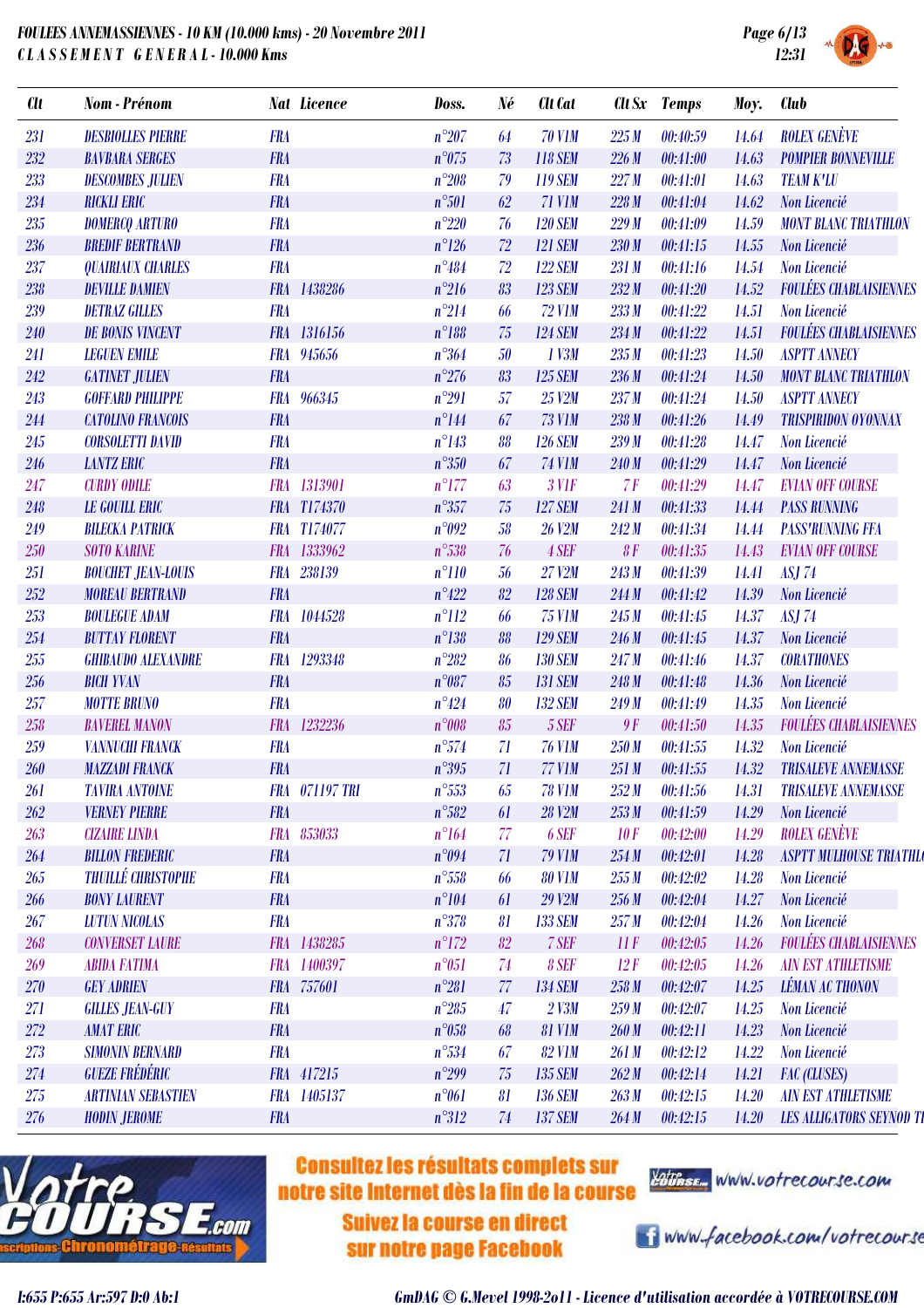

| <b>Clt</b> | <b>Nom</b> - Prénom            |            | <b>Nat Licence</b> | Doss.          | Né | <b>Clt</b> Cat |       | Clt Sx Temps | Moy.  | <b>Club</b>                     |
|------------|--------------------------------|------------|--------------------|----------------|----|----------------|-------|--------------|-------|---------------------------------|
| 277        | <b>BICH SIMON</b>              | <b>FRA</b> |                    | $n^{\circ}089$ | 89 | <b>12 ESM</b>  | 265M  | 00:42:18     | 14.19 | <b>SPORT 2000 AMANCY</b>        |
| 278        | <b>JEAIDI HACEN</b>            |            | FRA 1346511        | $n^{\circ}326$ | 73 | <b>138 SEM</b> | 266 M | 00:42:19     | 14.18 | <b>LÉMAN AC THONON</b>          |
| 279        | <b>MONTERO EMILE</b>           | <b>FRA</b> |                    | $n^{\circ}418$ | 53 | 30 V2M         | 267M  | 00:42:20     | 14.18 | <b>POMPIER BONNEVILLE</b>       |
| 280        | COMMARMOND JEAN-MICKAËL        |            | FRA 666624         | $n^{\circ}171$ | 72 | <b>139 SEM</b> | 268M  | 00:42:20     | 14.18 | <b>ASJ 74</b>                   |
| 281        | <b>SOURY-LAVERGNE AUBIN</b>    | <b>FRA</b> |                    | $n^{\circ}541$ | 71 | <b>83 V1M</b>  | 269M  | 00:42:23     | 14.16 | <b>ROLEX GENÈVE</b>             |
| 282        | <b>BLEUZE JEAN LUC</b>         | <b>FRA</b> |                    | $n^{\circ}097$ | 67 | <b>84 V1M</b>  | 270 M | 00:42:26     | 14.14 | Non Licencié                    |
| 283        | <b>VUILLEMENOT ROLAND</b>      |            | FRA 275598         | $n^{\circ}602$ | 46 | 3 V3M          | 271 M | 00:42:29     | 14.13 | <b>ULTRA MARATHON FRANCE</b>    |
| 284        | <b>MEUGNIER PATRICK</b>        | <b>FRA</b> |                    | $n^{\circ}401$ | 62 | <b>85 V1M</b>  | 272M  | 00:42:33     | 14.10 | Non Licencié                    |
| 285        | <b>BOSSON ULRICK</b>           | <b>FRA</b> |                    | $n^{\circ}106$ | 68 | <b>86 V1M</b>  | 273M  | 00:42:34     | 14.10 | <b>LES PANARDS</b>              |
| 286        | <b>GIRARD THOMAS</b>           | <b>FRA</b> |                    | $n^{\circ}288$ | 75 | <b>140 SEM</b> | 274M  | 00:42:36     | 14.09 | Non Licencié                    |
| 287        | <b>POLLIEND PATRICK</b>        | <b>FRA</b> |                    | $n^{\circ}474$ | 65 | <b>87 V1M</b>  | 275M  | 00:42:37     | 14.08 | Non Licencié                    |
| 288        | <b>MARTIN JEAN-LOIC</b>        | <b>FRA</b> |                    | $n^{\circ}388$ | 74 | <b>141 SEM</b> | 276M  | 00:42:39     | 14.07 | Non Licencié                    |
| 289        | <b>BATARD WILLY</b>            | <b>FRA</b> |                    | $n^{\circ}072$ | 78 | <b>142 SEM</b> | 277M  | 00:42:44     | 14.04 | <b>TRISALEVE ANNEMASSE</b>      |
| 290        | <b>MOLIVIER FABRICE</b>        | <b>FRA</b> | 1080352            | $n^{\circ}412$ | 68 | <b>88 V1M</b>  | 278M  | 00:42:45     | 14.04 | <b>LÉMAN AC THONON</b>          |
| 291        | <b>GAILLARD JEAN-PAUL</b>      | <b>FRA</b> | 589366             | $n^{\circ}271$ | 57 | 31 V2M         | 279M  | 00:42:48     | 14.02 | <b>FOULÉES CHABLAISIENNES</b>   |
| 292        | <b>FRECHET ERIC</b>            | <b>FRA</b> |                    | $n^{\circ}265$ | 63 | <b>89 V1M</b>  | 280 M | 00:42:50     | 14.01 | <b>TRIATHLON CLUB DE GENÈVI</b> |
| 293        | <b>DUCRUET EMERIC</b>          | <b>FRA</b> |                    | $n^{\circ}661$ | 79 | <b>143 SEM</b> | 281 M | 00:42:53     | 14.00 | Non Licencié                    |
| 294        | <b>LEDENT GREGORY</b>          | <b>FRA</b> |                    | $n^{\circ}361$ | 73 | <b>144 SEM</b> | 282M  | 00:42:57     | 13.97 | Non Licencié                    |
| 295        | <b>BARATA JEAN PAUL</b>        | <b>FRA</b> |                    | $n^{\circ}655$ | 68 | <b>90 V1M</b>  | 283M  | 00:42:57     | 13.97 | Non Licencié                    |
| 296        | <b>FANTINI CINDY</b>           |            | FRA 1157088        | $n^{\circ}246$ | 80 | 9 SEF          | 13F   | 00:42:58     | 13.97 | <b>EVIAN OFF COURSE</b>         |
| 297        | <b>MARGAIN DAVID</b>           | <b>FRA</b> |                    | $n^{\circ}384$ | 70 | <b>91 V1M</b>  | 284M  | 00:42:59     | 13.96 | Non Licencié                    |
| 298        | <b>CZUPRYNIAK ANNA</b>         | <b>FRA</b> |                    | $n^{\circ}178$ | 85 | <b>10 SEF</b>  | 14F   | 00:42:59     | 13.96 | JOGG ATTITUDE                   |
| 299        | <b>LEUCHI PASCAL</b>           | <b>FRA</b> |                    | $n^{\circ}370$ | 71 | <b>92 V1M</b>  | 285M  | 00:43:01     | 13.95 | Non Licencié                    |
| 300        | <b>GUERRE JULIEN</b>           |            | FRA 1243212        | $n^{\circ}298$ | 79 | <b>145 SEM</b> | 286 M | 00:43:02     | 13.95 | <b>AIN EST ATHLETISME</b>       |
| 301        | <b>PRICAM DOMINIQUE</b>        |            | FRA 1077002        | $n^{\circ}482$ | 66 | <b>93 V1M</b>  | 287M  | 00:43:02     | 13.95 | <b>AIN EST ATHLETISME</b>       |
| 302        | <b>BALTHASSAT JULIEN</b>       | <b>FRA</b> |                    | $n^{\circ}069$ | 85 | <b>146 SEM</b> | 288 M | 00:43:02     | 13.94 | Non Licencié                    |
| 303        | <b>BRON OLIVIER</b>            | <b>FRA</b> | 1401436            | $n^{\circ}130$ | 69 | <b>94 V1M</b>  | 289 M | 00:43:05     | 13.93 | <b>FOULÉES CHABLAISIENNES</b>   |
| 304        | <b>GUILLOUX ANNE-MARIE</b>     | <b>FRA</b> |                    | $n^{\circ}303$ | 69 | $4$ V1F        | 15F   | 00:43:08     | 13.91 | Non Licencié                    |
| 305        | <b>SATRE BUISSON MAGALIE</b>   | <b>FRA</b> |                    | $n^{\circ}522$ | 84 | <b>11 SEF</b>  | 16F   | 00:43:13     | 13.89 | <b>TEAM MERMILLOD TRIATHLO</b>  |
| 306        | <b>MOULIN PIERRE</b>           | <b>FRA</b> |                    | $n^{\circ}426$ | 93 | $3$ JUM        | 290 M | 00:43:13     | 13.89 | Non Licencié                    |
| 307        | <b>AYNE ALEXANDRE</b>          | <b>FRA</b> |                    | $n^{\circ}624$ | 82 | <b>147 SEM</b> | 291 M | 00:43:17     | 13.87 | Non Licencié                    |
| 308        | VAILLOUD JEAN MICHEL           | <b>FRA</b> |                    | $n^{\circ}571$ | 77 | <b>148 SEM</b> | 292M  | 00:43:18     | 13.86 | Non Licencié                    |
| 309        | ODE GRÉGORY                    | <b>FRA</b> |                    | $n^{\circ}434$ | 81 | <b>149 SEM</b> | 293M  | 00:43:18     | 13.86 | Non Licencié                    |
| 310        | <b>DUPONT GREGORY</b>          | <b>FRA</b> |                    | $n^{\circ}235$ | 75 | <b>150 SEM</b> | 294M  | 00:43:20     | 13.85 | Non Licencié                    |
| 311        | <b>GIRERD MICHAËL</b>          | <b>FRA</b> |                    | $n^{\circ}289$ | 80 | <b>151 SEM</b> | 295M  | 00:43:20     | 13.85 | Non Licencié                    |
| 312        | <b>DOUINE PASCAL</b>           |            | FRA 1436948        | $n^{\circ}225$ | 62 | 95 V1M         | 296M  | 00:43:24     | 13.83 | <b>ASJ 74</b>                   |
| 313        | <b>BOURDILLAS J CHRISTOPHE</b> |            | FRA 1211686        | $n^{\circ}115$ | 70 | <b>96 V1M</b>  | 297 M | 00:43:29     | 13.80 | <b>LÉMAN AC THONON</b>          |
| 314        | <b>SCHUETZE PASCAL</b>         | <b>FRA</b> |                    | $n^{\circ}527$ | 75 | <b>152 SEM</b> | 298 M | 00:43:30     | 13.80 | <b>LP LE SALEVE</b>             |
| 315        | <b>TRAMONTANA JOSEPH</b>       | <b>FRA</b> |                    | $n^{\circ}565$ | 78 | <b>153 SEM</b> | 299 M | 00:43:32     | 13.78 | Non Licencié                    |
| 316        | <b>HOULMANN MICHEL</b>         | <b>FRA</b> |                    | $n^{\circ}315$ | 42 | <b>4 V3M</b>   | 300 M | 00:43:32     | 13.78 | Non Licencié                    |
| 317        | <b>MONNEY ERIC</b>             | <b>FRA</b> |                    | $n^{\circ}416$ | 72 | <b>154 SEM</b> | 301 M | 00:43:33     | 13.78 | Non Licencié                    |
| 318        | <b>ROSETTI FABRICE</b>         | <b>FRA</b> |                    | $n^{\circ}512$ | 70 | 97 V1M         | 302M  | 00:43:39     | 13.75 | Non Licencié                    |
| 319        | <b>SUPKA LAURENT</b>           | <b>FRA</b> |                    | $n^{\circ}629$ | 69 | <b>98 V1M</b>  | 303 M | 00:43:43     | 13.73 | Non Licencié                    |
| 320        | <b>HELIAS VIRGINIE</b>         |            | FRA 1213410        | $n^{\circ}307$ | 65 | <b>5 V1F</b>   | 17F   | 00:43:47     | 13.71 | <b>ASJ 74</b>                   |
| 321        | <b>PERRILLAT BERNARD</b>       |            | FRA 580549         | $n^{\circ}461$ | 50 | 5 V3M          | 304M  | 00:43:54     | 13.67 | <b>ASPTT ANNECY</b>             |
| 322        | <b>ROUGE VINCENT</b>           | <b>FRA</b> |                    | $n^{\circ}514$ | 71 | <b>99 V1M</b>  | 305 M | 00:44:00     | 13.64 | <b>EPIDE</b>                    |



# **Consultez les résultats complets sur** notre site Internet dès la fin de la course

**Suivez la course en direct** sur notre page Facebook



i www.facebook.com/votrecourse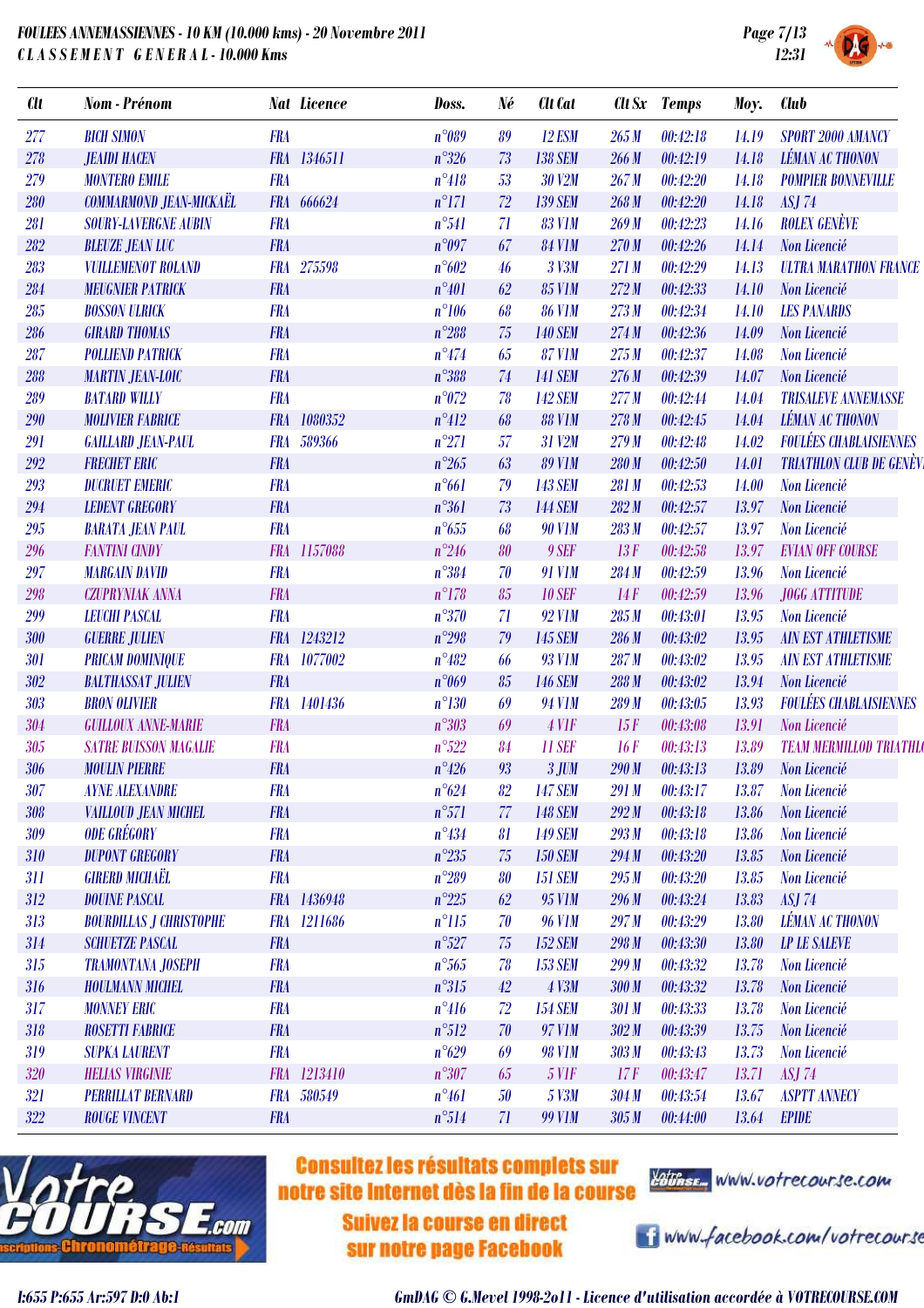

| <b>Clt</b> | Nom - Prénom                   |            | <b>Nat Licence</b> | Doss.          | Né | <b>Cit Cat</b>    |       | Clt Sx Temps | Moy.  | <b>Club</b>                      |
|------------|--------------------------------|------------|--------------------|----------------|----|-------------------|-------|--------------|-------|----------------------------------|
| 323        | <b>MAURE BENOIT</b>            |            | FRA 677362         | $n^{\circ}392$ | 65 | <b>100 V1M</b>    | 306 M | 00:44:00     | 13.64 | <b>LÉMAN AC THONON</b>           |
| 324        | <b>TONDUT SÉBASTIEN</b>        | <b>FRA</b> |                    | $n^{\circ}562$ | 73 | <b>155 SEM</b>    | 307M  | 00:44:02     | 13.63 | <b>EPIDE</b>                     |
| 325        | <b>BOISSIERE JACQUES</b>       | <b>FRA</b> |                    | $n^{\circ}100$ | 45 | <b>6 V3M</b>      | 308M  | 00:44:02     | 13.63 | Non Licencié                     |
| 326        | <b>CHABREYROUX ROMAIN</b>      | <b>FRA</b> |                    | $n^{\circ}148$ | 94 | $2$ $CAM$         | 309 M | 00:44:03     | 13.62 | <b>LES BASQUETTES FUMANTE:</b>   |
| 327        | <b>FARCONNET NICOLAS</b>       | <b>FRA</b> |                    | $n^{\circ}247$ | 66 | <b>101 V1M</b>    | 310M  | 00:44:05     | 13.61 | Non Licencié                     |
| 328        | <b>SEUVES FRANCK</b>           | <b>FRA</b> |                    | $n^{\circ}533$ | 78 | <b>156 SEM</b>    | 311M  | 00:44:05     | 13.61 | Non Licencié                     |
| 329        | <b>GELB FREDERIC</b>           | <b>FRA</b> |                    | $n^{\circ}612$ | 65 | <b>102 V1M</b>    | 312M  | 00:44:06     | 13.61 | Non Licencié                     |
| 330        | <b>BOUVIER SERGE</b>           | <b>FRA</b> |                    | $n^{\circ}123$ | 57 | 32 V2M            | 313M  | 00:44:06     | 13.61 | Non Licencié                     |
| 331        | <b>MALLER JULIEN</b>           | <b>FRA</b> |                    | $n^{\circ}381$ | 77 | <b>157 SEM</b>    | 314M  | 00:44:07     | 13.60 | <b>R-VTT DE VILLE-LA-GRAND</b>   |
| 332        | <b>DAVID DIDIER</b>            | <b>FRA</b> | 1353994            | $n^{\circ}186$ | 69 | <b>103 V1M</b>    | 315M  | 00:44:07     | 13.60 | <b>AIN EST ATHLETISME</b>        |
| 333        | <b>PRATT VALÉRY</b>            | <b>FRA</b> |                    | $n^{\circ}479$ | 74 | <b>158 SEM</b>    | 316M  | 00:44:08     | 13.60 | Non Licencié                     |
| 334        | <b>MONNARD VÉRONIQUE</b>       |            | FRA 1288537        | $n^{\circ}414$ | 64 | 6 V <sub>IF</sub> | 18F   | 00:44:10     | 13.59 | <b>ASJ 74</b>                    |
| 335        | <b>BAUDON FALCO</b>            | <b>FRA</b> | 193062             | $n^{\circ}074$ | 71 | <b>104 V1M</b>    | 317M  | 00:44:13     | 13.57 | <b>FAUCIGNY ATHLETIC CLUB</b>    |
| 336        | <b>BLANDEL ANTOINE</b>         | <b>FRA</b> |                    | $n^{\circ}096$ | 91 | <b>13 ESM</b>     | 318M  | 00:44:15     | 13.56 | <b>MONT BLANC TRIATHLON</b>      |
| 337        | <b>MONZY FRÉDÉRIC</b>          | <b>FRA</b> | 1364553            | $n^{\circ}419$ | 67 | <b>105 V1M</b>    | 319 M | 00:44:16     | 13.56 | <b>FOULÉES CHABLAISIENNES</b>    |
| 338        | <b>DELEMONTEY YVAN</b>         | <b>FRA</b> |                    | $n^{\circ}198$ | 73 | <b>159 SEM</b>    | 320 M | 00:44:17     | 13.55 | Non Licencié                     |
| 339        | <b>BARBE MICKAEL</b>           | <b>FRA</b> |                    | $n^{\circ}070$ | 71 | <b>106 V1M</b>    | 321 M | 00:44:18     | 13.55 | Non Licencié                     |
| 340        | <b>REVERCHON ALAIN</b>         | <b>FRA</b> |                    | $n^{\circ}495$ | 69 | <b>107 V1M</b>    | 322M  | 00:44:20     | 13.54 | Non Licencié                     |
| 341        | <b>GAILLARD SEVERINE</b>       | <b>FRA</b> | 1161228            | $n^{\circ}636$ | 78 | <b>12 SEF</b>     | 19F   | 00:44:20     | 13.53 | Non Licencié                     |
| 342        | <b>GHIBAUDO DOMINIQUE</b>      |            | FRA 1268615        | $n^{\circ}283$ | 54 | 33 V2M            | 323M  | 00:44:21     | 13.53 | <b>CORATHONES</b>                |
| 343        | <b>PLANTIE PHILIPPE</b>        | <b>FRA</b> |                    | $n^{\circ}638$ | 63 | <b>108 V1M</b>    | 324M  | 00:44:21     | 13.53 | Non Licencié                     |
| 344        | <b>RECOUR GUILLAUME</b>        |            | FRA 513517         | $n^{\circ}491$ | 74 | <b>160 SEM</b>    | 325M  | 00:44:22     | 13.53 | <b>ESPÉRANCE FAVERGES</b>        |
| 345        | <b>CHANTREUIL FRANCK</b>       | <b>FRA</b> |                    | $n^{\circ}149$ | 88 | <b>161 SEM</b>    | 326M  | 00:44:27     | 13.50 | Non Licencié                     |
| 346        | <b>COUTURIER CYRIL</b>         | <b>FRA</b> |                    | $n^{\circ}176$ | 70 | <b>109 V1M</b>    | 327M  | 00:44:32     | 13.47 | <b>UNAF AMICALE DU RHONE</b>     |
| 347        | <b>DEHON YVES</b>              | <b>FRA</b> |                    | $n^{\circ}194$ | 47 | $7$ $V3M$         | 328 M | 00:44:33     | 13.47 | Non Licencié                     |
| 348        | <b>BOURG BENJAMIN</b>          | <b>FRA</b> |                    | $n^{\circ}116$ | 75 | <b>162 SEM</b>    | 329M  | 00:44:35     | 13.46 | Non Licencié                     |
| 349        | <b>MOREAU PASCAL</b>           | <b>FRA</b> |                    | $n^{\circ}420$ | 60 | 34 V2M            | 330 M | 00:44:35     | 13.46 | Non Licencié                     |
| 350        | <b>STURZENEGGER CHRISTOPHE</b> | <b>FRA</b> |                    | $n^{\circ}549$ | 76 | <b>163 SEM</b>    | 331 M | 00:44:36     | 13.45 | Non Licencié                     |
| 351        | <b>VIGNA CHRISTOPHE</b>        | <b>FRA</b> |                    | $n^{\circ}652$ | 75 | <b>164 SEM</b>    | 332M  | 00:44:44     | 13.42 | Non Licencié                     |
| 352        | <b>BECHET ROMAIN</b>           |            | FRA 1405931        | $n^{\circ}657$ | 94 | 3 CAM             | 333M  | 00:44:46     | 13.41 | <b>FAUCIGNY ATHLETIC CLUB</b>    |
| 353        | <b>MECHAAL ABDELILAH</b>       | <b>FRA</b> |                    | $n^{\circ}396$ | 72 | <b>165 SEM</b>    | 334M  | 00:44:49     | 13.39 | Non Licencié                     |
| 354        | <b>JAENSCH NINA</b>            | <b>FRA</b> |                    | $n^{\circ}324$ | 84 | <b>13 SEF</b>     | 20F   | 00:44:52     | 13.38 | <b>TRIATHLON CLUB DE GENÈVI</b>  |
| 355        | <b>RICHARD NATACHA</b>         |            | FRA 1372477        | $n^{\circ}498$ | 77 | <b>14 SEF</b>     | 21F   | 00:44:52     | 13.37 | <b>LÉMAN AC THONON</b>           |
| 356        | <b>ROSSON STEPHANE</b>         | <b>FRA</b> |                    | $n^{\circ}513$ | 77 | <b>166 SEM</b>    | 335M  | 00:44:56     | 13.35 | <b>FROGGY TEAM 74</b>            |
| 357        | <b>FONDRAT LUDOVIC</b>         | <b>FRA</b> |                    | $n^{\circ}628$ | 80 | <b>167 SEM</b>    | 336 M | 00:44:57     | 13.35 | Non Licencié                     |
| 358        | <b>DOULCET PHILIPPE</b>        | <b>FRA</b> |                    | $n^{\circ}226$ | 61 | 35 V2M            | 337M  | 00:45:01     | 13.33 | <b>LES TRAINES LA GROLLES DI</b> |
| 359        | <b>MASSARD LUCIE</b>           |            | FRA 1326572        | $n^{\circ}389$ | 76 | <b>15 SEF</b>     | 22F   | 00:45:03     | 13.32 | <b>AIN EST ATHLETISME</b>        |
| <b>360</b> | <b>SCHMITT ALINE</b>           |            | FRA 1198202        | $n^{\circ}526$ | 76 | <b>16 SEF</b>     | 23F   | 00:45:06     | 13.30 | <b>LA FOULEE D'ANNEMASSE</b>     |
| 361        | <b>DALERY BENOIT</b>           | <b>FRA</b> |                    | $n^{\circ}180$ | 80 | <b>168 SEM</b>    | 338M  | 00:45:07     | 13.30 | Non Licencié                     |
| 362        | <b>LEKEU ANTHONY</b>           | <b>FRA</b> |                    | $n^{\circ}365$ | 89 | <b>14 ESM</b>     | 339 M | 00:45:11     | 13.28 | <b>EPIDE</b>                     |
| 363        | <b>VIRET RAPHAEL</b>           | <b>FRA</b> |                    | $n^{\circ}593$ | 69 | 110 V1M           | 340 M | 00:45:11     | 13.28 | Non Licencié                     |
| 364        | <b>BEAL CEDRIC</b>             | <b>FRA</b> |                    | $n^{\circ}078$ | 76 | <b>169 SEM</b>    | 341 M | 00:45:12     | 13.28 | Non Licencié                     |
| 365        | <b>QUILEZ FRANÇOIS</b>         |            | FRA 271626         | $n^{\circ}485$ | 52 | 36 V2M            | 342M  | 00:45:14     | 13.27 | <b>ESPÉRANCE FAVERGES</b>        |
| 366        | <b>MICHAUD BERTRAND</b>        | <b>FRA</b> |                    | $n^{\circ}403$ | 89 | <b>15 ESM</b>     | 343M  | 00:45:17     | 13.25 | Non Licencié                     |
| 367        | <b>AUGER EMILIE</b>            | <b>FRA</b> |                    | $n^{\circ}067$ | 86 | <b>17 SEF</b>     | 24F   | 00:45:18     | 13.25 | Non Licencié                     |
| 368        | <b>DUBOIS EMMANUEL</b>         |            | FRA 1384098        | $n^{\circ}229$ | 71 | <b>111 V1M</b>    | 344M  | 00:45:22     | 13.23 | <b>AIN EST ATHLETISME</b>        |



## **Consultez les résultats complets sur** notre site Internet dès la fin de la course

**Suivez la course en direct** sur notre page Facebook



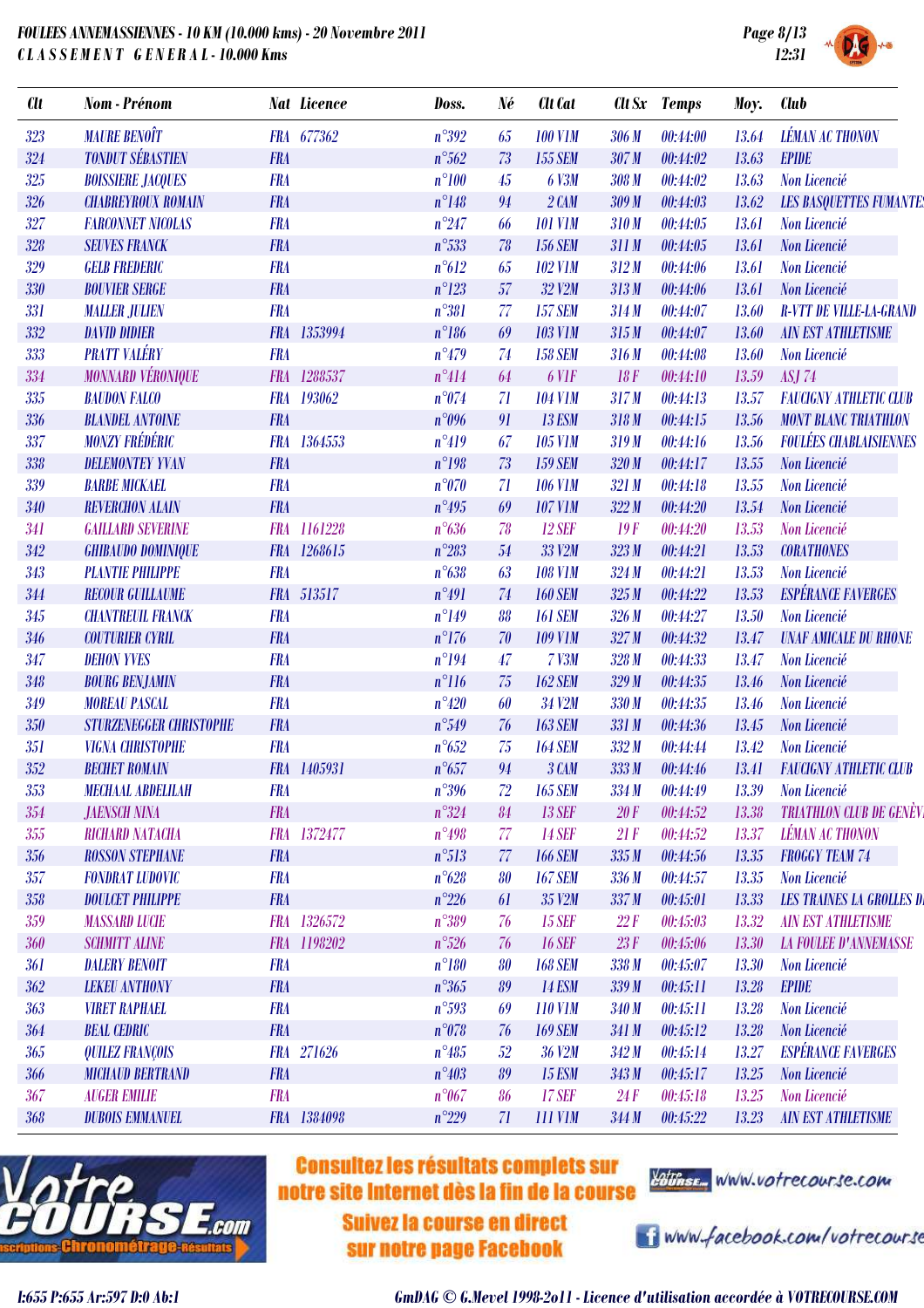

| <b>Clt</b> | Nom - Prénom                  |            | <b>Nat Licence</b> | Doss.          | Né | <b>Clt</b> Cat |                  | Clt Sx Temps | Moy.  | Club                            |
|------------|-------------------------------|------------|--------------------|----------------|----|----------------|------------------|--------------|-------|---------------------------------|
| 369        | <b>CARLIOZ LAURENT</b>        | <b>FRA</b> |                    | $n^{\circ}142$ | 71 | 112 V1M        | 345 M            | 00:45:26     | 13.21 | Non Licencié                    |
| <b>370</b> | <b>CHARLES YANN</b>           |            | FRA 1417186        | $n^{\circ}151$ | 64 | 113 V1M        | 346 M            | 00:45:29     | 13.20 | <b>ASJ 74</b>                   |
| 371        | <b>MASULLO JOE</b>            | <b>FRA</b> |                    | $n^{\circ}391$ | 71 | 114 V1M        | 347M             | 00:45:37     | 13.15 | <b>POMPIERS DE MARNAZ</b>       |
| 372        | <b>BOST MICKAEL</b>           | <b>FRA</b> |                    | $n^{\circ}107$ | 75 | <b>170 SEM</b> | 348 M            | 00:45:41     | 13.14 | Non Licencié                    |
| 373        | <b>DESMOULIN LIONEL</b>       | <b>FRA</b> |                    | $n^{\circ}210$ | 80 | <b>171 SEM</b> | 349 M            | 00:45:42     | 13.13 | Non Licencié                    |
| 374        | <b>MARIDOR SEBASTIEN</b>      | <b>FRA</b> |                    | $n^{\circ}386$ | 78 | <b>172 SEM</b> | 350M             | 00:45:43     | 13.12 | Non Licencié                    |
| 375        | <b>THUOT CHARLES</b>          | <b>FRA</b> |                    | $n^{\circ}662$ | 92 | $4$ JUM        | 351M             | 00:45:44     | 13.12 | Non Licencié                    |
| 376        | <b>HERBÉ DENIS</b>            | <b>FRA</b> |                    | $n^{\circ}309$ | 63 | 115 V1M        | 352M             | 00:45:45     | 13.12 | <b>TRIATHLON CLUB DE GENÈVI</b> |
| 377        | <b>MOULIN GUILLAUME</b>       | <b>FRA</b> |                    | $n^{\circ}425$ | 86 | <b>173 SEM</b> | 353M             | 00:45:51     | 13.09 | Non Licencié                    |
| 378        | <b>GADAT RENAUD PLA</b>       | <b>FRA</b> |                    | $n^{\circ}270$ | 70 | 116 V1M        | 354M             | 00:45:52     | 13.08 | <b>LES BASQUETTES FUMANTE:</b>  |
| 379        | <b>TONNIN CHRISTOPHE</b>      | <b>FRA</b> | 1320494            | $n^{\circ}563$ | 69 | 117 V1M        | 355M             | 00:45:53     | 13.08 | <b>TEAMCONSEILSCOURSEAPIEI</b>  |
| 380        | <b>HUOT CHRISTOPHE</b>        | <b>FRA</b> |                    | $n^{\circ}653$ | 68 | <b>118 V1M</b> | 356M             | 00:45:54     | 13.07 | Non Licencié                    |
| 381        | <b>THIMEL LAURENT</b>         |            | FRA 1309646        | $n^{\circ}556$ | 67 | 119 V1M        | 357M             | 00:45:59     | 13.05 | <b>FOULÉES CHABLAISIENNES</b>   |
| 382        | <b>AUBIN CHRISTIAN</b>        | <b>FRA</b> |                    | $n^{\circ}065$ | 66 | <b>120 V1M</b> | 358M             | 00:46:00     | 13.05 | <b>TRISALEVE ANNEMASSE</b>      |
| 383        | <b>MELARA KARLA</b>           | <b>FRA</b> |                    | $n^{\circ}397$ | 81 | <b>18 SEF</b>  | 25F              | 00:46:02     | 13.04 | Non Licencié                    |
| 384        | <b>MONDON DANIEL</b>          |            | FRA 983132         | $n^{\circ}413$ | 48 | <b>8 V3M</b>   | 359M             | 00:46:05     | 13.02 | <b>ASJ 74</b>                   |
| 385        | <b>HERBÉ ANTHONY</b>          | <b>FRA</b> |                    | $n^{\circ}308$ | 87 | <b>174 SEM</b> | 360M             | 00:46:07     | 13.01 | <b>TRIATHLON CLUB DE GENÈVI</b> |
| 386        | <b>DE-BAERDEMACKER PIERRE</b> |            | FRA 338079         | $n^{\circ}190$ | 52 | 37 V2M         | 361 M            | 00:46:11     | 12.99 | <b>ATHLÉTIQUE SPORT MOUTIE</b>  |
| 387        | <b>VINNER LAURENT</b>         | <b>FRA</b> |                    | $n^{\circ}591$ | 74 | <b>175 SEM</b> | 362M             | 00:46:12     | 12.99 | <b>TRAILERS PAYS DE SAVOIE</b>  |
| 388        | <b>SEIGNOBOSC CHRISTIAN</b>   |            | FRA 551207         | $n^{\circ}530$ | 55 | 38 V2M         | 363M             | 00:46:14     | 12.98 | <b>ASJ 74</b>                   |
| 389        | <b>BRICOUT ERIC</b>           | <b>FRA</b> |                    | $n^{\circ}129$ | 76 | <b>176 SEM</b> | 364M             | 00:46:15     | 12.98 | <b>FROGGY TEAM 74</b>           |
| 390        | <b>JOSEPH STEPHANIE</b>       | <b>FRA</b> |                    | $n^{\circ}329$ | 82 | <b>19 SEF</b>  | 26F              | 00:46:15     | 12.97 | <b>FROGGY TEAM 74</b>           |
| 391        | <b>BRAOUEZEC HERVE</b>        | <b>FRA</b> |                    | $n^{\circ}125$ | 79 | <b>177 SEM</b> | 365M             | 00:46:21     | 12.95 | Non Licencié                    |
| 392        | <b>CHAPRENET DAVID</b>        | <b>FRA</b> |                    | $n^{\circ}150$ | 68 | <b>121 V1M</b> | 366 M            | 00:46:27     | 12.92 | Non Licencié                    |
| 393        | <b>DRUEL RICHARD</b>          | <b>FRA</b> |                    | $n^{\circ}227$ | 68 | <b>122 V1M</b> | 367 <sub>M</sub> | 00:46:28     | 12.92 | Non Licencié                    |
| 394        | <b>VISBECQ PATRICK</b>        |            | FRA 1238303        | $n^{\circ}594$ | 58 | 39 V2M         | 368M             | 00:46:31     | 12.90 | <b>FOULÉES CHABLAISIENNES</b>   |
| 395        | <b>MAILLARD FRANCK</b>        | <b>FRA</b> |                    | $n^{\circ}379$ | 75 | <b>178 SEM</b> | 369M             | 00:46:31     | 12.90 | Non Licencié                    |
| 396        | <b>PICHON JEROME</b>          | <b>FRA</b> |                    | $n^{\circ}471$ | 68 | <b>123 V1M</b> | 370 M            | 00:46:32     | 12.90 | <b>TRISALEVE ANNEMASSE</b>      |
| 397        | <b>NGUYEN TAN</b>             | <b>FRA</b> |                    | $n^{\circ}431$ | 73 | <b>179 SEM</b> | 371 M            | 00:46:33     | 12.89 | Non Licencié                    |
| 398        | <b>DRUEL MARIE-LINE</b>       |            | FRA 1384088        | $n^{\circ}228$ | 67 | 7 VIF          | 27F              | 00:46:35     | 12.88 | <b>AIN EST ATHLETISME</b>       |
| 399        | <b>CAUX YOANN</b>             | <b>FRA</b> |                    | $n^{\circ}145$ | 81 | <b>180 SEM</b> | 372 M            | 00:46:41     | 12.85 | Non Licencié                    |
| 400        | <b>MARQUOT ALIDA</b>          | <b>FRA</b> |                    | $n^{\circ}387$ | 80 | <b>20 SEF</b>  | 28F              | 00:46:43     | 12.85 | <b>TRISALEVE ANNEMASSE</b>      |
| 401        | <b>SAVEY GENOU EMMANUEL</b>   |            | FRA 117772         | $n^{\circ}524$ | 68 | <b>124 V1M</b> | 373M             | 00:46:51     | 12.81 | <b>LA FOULEE D'ANNEMASSE</b>    |
| 402        | <b>AIT OUAGUERD YOUSSEF</b>   | <b>FRA</b> |                    | $n^{\circ}054$ | 81 | <b>181 SEM</b> | 374M             | 00:46:58     | 12.78 | Non Licencié                    |
| 403        | <b>SELEX JEAN YVES</b>        |            | FRA 215050         | $n^{\circ}532$ | 60 | <b>40 V2M</b>  | 375M             | 00:47:00     | 12.77 | <b>LÉMAN AC THONON</b>          |
| 404        | <b>VILALLONGA DANIELA</b>     | <b>FRA</b> |                    | $n^{\circ}587$ | 72 | <b>21 SEF</b>  | 29F              | 00:47:00     | 12.77 | Non Licencié                    |
| 405        | <b>FORICHON CAROLINE</b>      |            | FRA 1300349        | $n^{\circ}263$ | 81 | <b>22 SEF</b>  | 30F              | 00:47:02     | 12.76 | <b>ASJ 74</b>                   |
| 406        | <b>AUBERTIN FREDERIQUE</b>    |            | FRA 664129         | n°009          | 64 | 8 VIF          | 31F              | 00:47:03     | 12.75 | <b>LEMAN ATHLETIC CLUB SECT</b> |
| 407        | <b>SOUCHON NORBERT</b>        | <b>FRA</b> |                    | $n^{\circ}539$ | 79 | <b>182 SEM</b> | 376M             | 00:47:05     | 12.75 | Non Licencié                    |
| 408        | <b>ROCH JEREMIE</b>           | <b>FRA</b> |                    | $n^{\circ}506$ | 67 | 125 V1M        | 377M             | 00:47:11     | 12.72 | Non Licencié                    |
| 409        | <b>JEANSOULIN VINCENT</b>     | <b>FRA</b> |                    | $n^{\circ}327$ | 74 | <b>183 SEM</b> | 378M             | 00:47:12     | 12.71 | Non Licencié                    |
| 410        | <b>MAZZELLA ISABELLE</b>      | <b>FRA</b> |                    | $n^{\circ}641$ | 72 | <b>23 SEF</b>  | 32F              | 00:47:12     | 12.71 | Non Licencié                    |
| 411        | <b>PORET MICHEL</b>           |            | FRA 429190         | $n^{\circ}476$ | 53 | 41 V2M         | 379 M            | 00:47:13     | 12.71 | <b>FOULÉES CHABLAISIENNES</b>   |
| 412        | <b>SPAGNOL JEAN PASCAL</b>    | <b>FRA</b> |                    | $n^{\circ}542$ | 54 | 42 V2M         | 380 M            | 00:47:15     | 12.70 | <b>ASJ 74</b>                   |
| 413        | <b>BURDET GILLES</b>          |            | FRA 1187821        | $n^{\circ}135$ | 70 | <b>126 V1M</b> | 381 M            | 00:47:15     | 12.70 | <b>LÉMAN AC THONON</b>          |
| 414        | <b>JOYEUX JULIEN</b>          | <b>FRA</b> |                    | $n^{\circ}334$ | 84 | <b>184 SEM</b> | 382M             | 00:47:18     | 12.69 | <b>ASC MACOT LA PLAGNE</b>      |
|            |                               |            |                    |                |    |                |                  |              |       |                                 |



## **Consultez les résultats complets sur** notre site Internet dès la fin de la course

**Suivez la course en direct** sur notre page Facebook



i www.facebook.com/votrecourse

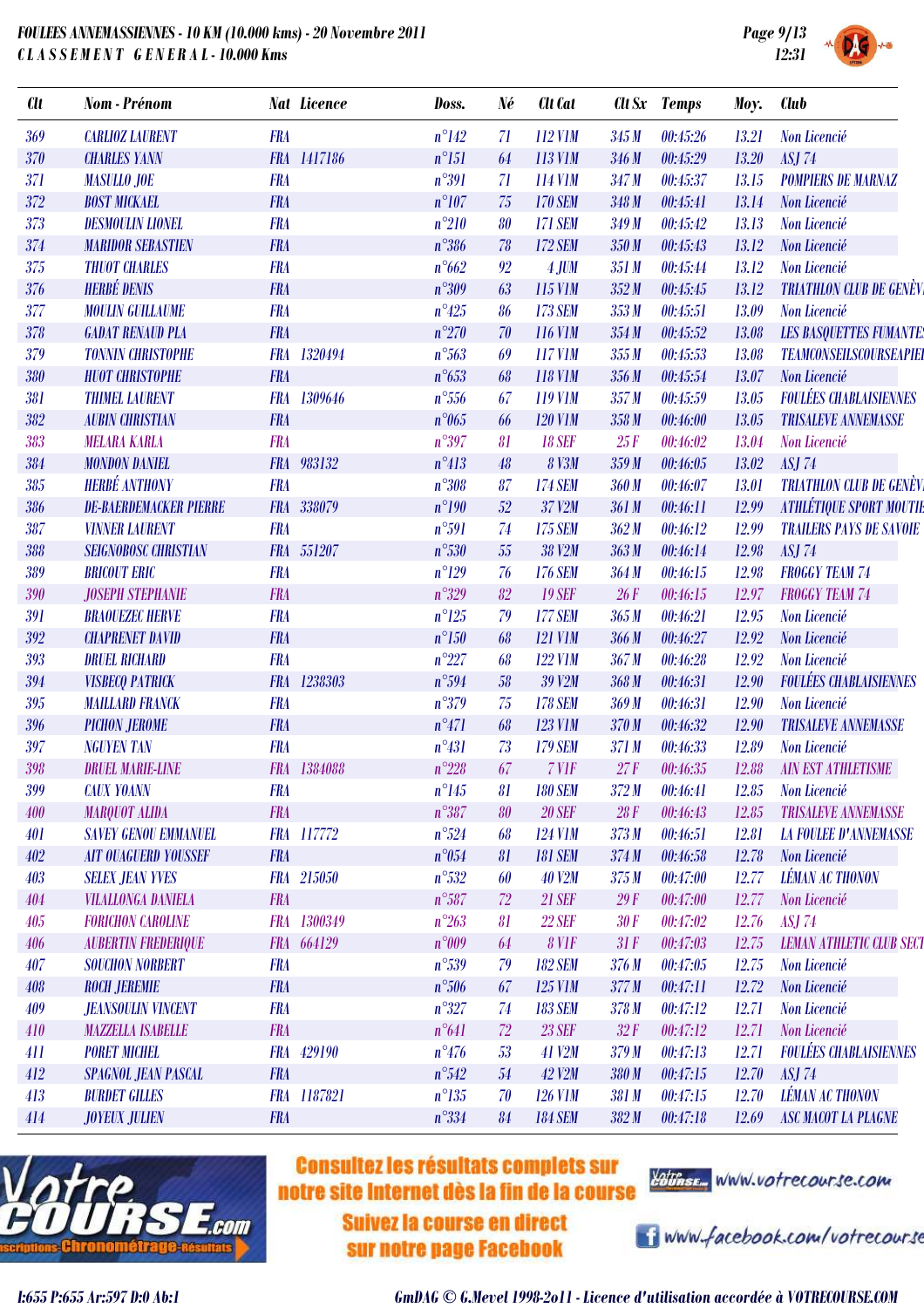| OULEES ANNEMASSIENNES - 10 KM (10.000 kms) - 20 Novembre 2011<br>LASSEMENT GENERAL-10.000 Kms |                               |            |                    |                |    |                      |              |              |       | Page 10/13<br>12:31             |  |  |
|-----------------------------------------------------------------------------------------------|-------------------------------|------------|--------------------|----------------|----|----------------------|--------------|--------------|-------|---------------------------------|--|--|
| Clt                                                                                           | <b>Nom</b> - Prénom           |            | <b>Nat Licence</b> | Doss.          | Né | <b>Clt</b> Cat       |              | Clt Sx Temps | Moy.  | <b>Club</b>                     |  |  |
| 415                                                                                           | <b>GOUACHON ERIC</b>          |            | FRA 1321343        | $n^{\circ}293$ | 63 | <b>127 V1M</b>       | 383 M        | 00:47:21     | 12.67 | <b>FOULÉES CHABLAISIENNES</b>   |  |  |
| 416                                                                                           | <b>BOUDIN HÉLÈNE</b>          |            | FRA 335096         | $n^{\circ}111$ | 74 | <b>24 SEF</b>        | 33F          | 00:47:24     | 12.66 | <b>A.C. MONTESSON</b>           |  |  |
| 417                                                                                           | <b>HOTTELIER JEAN-JACQUES</b> | <b>FRA</b> |                    | $n^{\circ}313$ | 49 | 9 V3M                | 384 M        | 00:47:29     | 12.64 | Non Licencié                    |  |  |
| 418                                                                                           | <b>LOMBARD JEAN MARIE</b>     | <b>FRA</b> |                    | $n^{\circ}374$ | 57 | <b>43 V2M</b>        | 385M         | 00:47:29     | 12.64 | <b>TENNIS CLUB MAGLAND</b>      |  |  |
| 419                                                                                           | <b>LACROIX ANNIE</b>          | <b>FRA</b> | 1238302            | $n^{\circ}345$ | 55 | 1 <sup>1</sup>       | 34F          | 00:47:31     | 12.63 | <b>FOULÉES CHABLAISIENNES</b>   |  |  |
| 420                                                                                           | <b>GIACOMETTI ERIC</b>        | <b>FRA</b> |                    | $n^{\circ}284$ | 80 | <b>185 SEM</b>       | 386 M        | 00:47:32     | 12.62 | <b>ROLEX GENÈVE</b>             |  |  |
| 421                                                                                           | <b>BONNET SANDRINE</b>        |            | FRA 1296417        | $n^{\circ}102$ | 70 | $9$ V1F              | 35F          | 00:47:33     | 12.62 | <b>FOULÉES CHABLAISIENNES</b>   |  |  |
| 422                                                                                           | <b>DESUZINGE ANA-MARIA</b>    |            | FRA 1328481        | $n^{\circ}212$ | 61 | $2$ V <sub>2</sub> F | 36F          | 00:47:38     | 12.60 | <b>FOULÉES CHABLAISIENNES</b>   |  |  |
| 423                                                                                           | <b>JUNK MATHIEU</b>           | <b>FRA</b> |                    | $n^{\circ}617$ | 81 | <b>186 SEM</b>       | 387M         | 00:47:38     | 12.60 | Non Licencié                    |  |  |
| 424                                                                                           | <b>BILLARD MARIE</b>          |            | FRA 1268624        | n°093          | 62 | <b>10 V1F</b>        | 37F          | 00:47:39     | 12.59 | <b>CORATHONES</b>               |  |  |
| 425                                                                                           | <b>BECHET MARYSE</b>          |            | FRA 1346250        | $n^{\circ}080$ | 61 | 3 V <sub>2</sub> F   | 38F          | 00:47:40     | 12.59 | <b>FAUCIGNY ATHLETIC CLUB</b>   |  |  |
| 426                                                                                           | <b>PETIT CATHERINE</b>        | <b>FRA</b> | 438047             | $n^{\circ}466$ | 61 | 4 V <sub>2F</sub>    | 39F          | 00:47:40     | 12.59 | <b>LEMAN ATHLETIC CLUB SECT</b> |  |  |
| 427                                                                                           | <b>LACOUR CHRISTINE</b>       | <b>FRA</b> |                    | $n^{\circ}344$ | 60 | 5 V <sub>2F</sub>    | 40F          | 00:47:45     | 12.57 | Non Licencié                    |  |  |
| 428                                                                                           | <b>MICHELLOD FRANCK</b>       | <b>FRA</b> |                    | $n^{\circ}407$ | 71 | <b>128 V1M</b>       | 388 M        | 00:47:46     | 12.56 | Non Licencié                    |  |  |
| 429                                                                                           | <b>LEROY BÉA</b>              | <b>FRA</b> |                    | $n^{\circ}368$ | 68 | <b>11 VIF</b>        | 41F          | 00:47:50     | 12.54 | Non Licencié                    |  |  |
| 430                                                                                           | <b>DAREAU CÉLIA</b>           |            | FRA 1417510        | $n^{\circ}182$ | 82 | <b>25 SEF</b>        | 42F          | 00:47:53     | 12.53 | <b>FOULÉES CHABLAISIENNES</b>   |  |  |
| 431                                                                                           | <b>BLOUIN ANTOINE</b>         | <b>FRA</b> |                    | n°098          | 72 | <b>187 SEM</b>       | 389 M        | 00:47:56     | 12.52 | <b>AMI COURSE</b>               |  |  |
| 432                                                                                           | <b>BURSON BRYN</b>            |            | FRA 1267416        | $n^{\circ}137$ | 64 | <b>129 V1M</b>       | 390 M        | 00:47:56     | 12.52 | <b>LÉMAN AC THONON</b>          |  |  |
| 433                                                                                           | <b>SKOLKA THOMAS</b>          | <b>FRA</b> | 1295485            | $n^{\circ}535$ | 86 | <b>188 SEM</b>       | 391 M        | 00:47:59     | 12.51 | <b>LÉMAN AC THONON</b>          |  |  |
| 434                                                                                           | <b>DERONZIER GERARD</b>       | <b>FRA</b> |                    | $n^{\circ}204$ | 63 | <b>130 V1M</b>       | 392M         | 00:48:00     | 12.50 | Non Licencié                    |  |  |
| 435                                                                                           | <b>MEYNET DOMINIQUE</b>       | <b>FRA</b> |                    | $n^{\circ}402$ | 58 | <b>44 V2M</b>        | 393M         | 00:48:07     | 12.47 | Non Licencié                    |  |  |
| 436                                                                                           | <b>MAY BERTRAND</b>           |            | FRA 1235782        | $n^{\circ}393$ | 81 | <b>189 SEM</b>       | 394M         | 00:48:08     | 12.47 | <b><i>UA MAURIENNE</i></b>      |  |  |
| 437                                                                                           | <b>BRALLET MATHILDE</b>       |            | FRA 1337026        | $n^{\circ}124$ | 84 | <b>26 SEF</b>        | 43F          | 00:48:11     | 12.45 | <b>EVIAN OFF COURSE</b>         |  |  |
| 438                                                                                           | <b>RADIDEAU CHRISTIAN</b>     |            | FRA 1307883        | $n^{\circ}488$ | 74 | <b>190 SEM</b>       | 395M         | 00:48:12     | 12.45 | <b>FAUCIGNY ATHLETIC CLUB</b>   |  |  |
| 439                                                                                           | <b>LEVENT WILLIAM</b>         | <b>FRA</b> |                    | $n^{\circ}642$ | 68 | <b>131 V1M</b>       | 396 M        | 00:48:14     | 12.44 | Non Licencié                    |  |  |
| 440                                                                                           | <b>SCHILLER PATRICK</b>       | <b>FRA</b> |                    | $n^{\circ}634$ | 59 | <b>45 V2M</b>        | 397 M        | 00:48:20     | 12.42 | Non Licencié                    |  |  |
| 441                                                                                           | <b>DOUCEY GISÈLE</b>          | <b>FRA</b> | 1354174            | $n^{\circ}223$ | 62 | $12$ V1F             | 44F          | 00:48:21     | 12.41 | <b>LÉMAN AC THONON</b>          |  |  |
| 442                                                                                           | <b>VACHERET CEDRIC</b>        | <b>FRA</b> |                    | $n^{\circ}570$ | 76 | <b>191 SEM</b>       | 398 M        | 00:48:22     | 12.41 | Non Licencié                    |  |  |
| 443                                                                                           | <b>BIGOT DAVID</b>            | <b>FRA</b> |                    | n°091          | 78 | <b>192 SEM</b>       | 399 M        | 00:48:25     | 12.39 | Non Licencié                    |  |  |
| 444                                                                                           | <b>EHRET ROMAIN</b>           | <b>FRA</b> |                    | $n^{\circ}240$ | 83 | <b>193 SEM</b>       | 400 M        | 00:48:28     | 12.38 | Non Licencié                    |  |  |
| 445                                                                                           | <b>FIMARELLE PASCAL</b>       | <b>FRA</b> |                    | $n^{\circ}666$ | 66 | <b>132 V1M</b>       | <b>401 M</b> | 00:48:28     | 12.38 | Non Licencié                    |  |  |
|                                                                                               |                               |            |                    |                |    |                      |              |              |       |                                 |  |  |





### **Consultez les résultats complets sur** notre site Internet dès la fin de la course

**Suivez la course en direct sur notre page Facebook** 



i www.facebook.com/votrecourse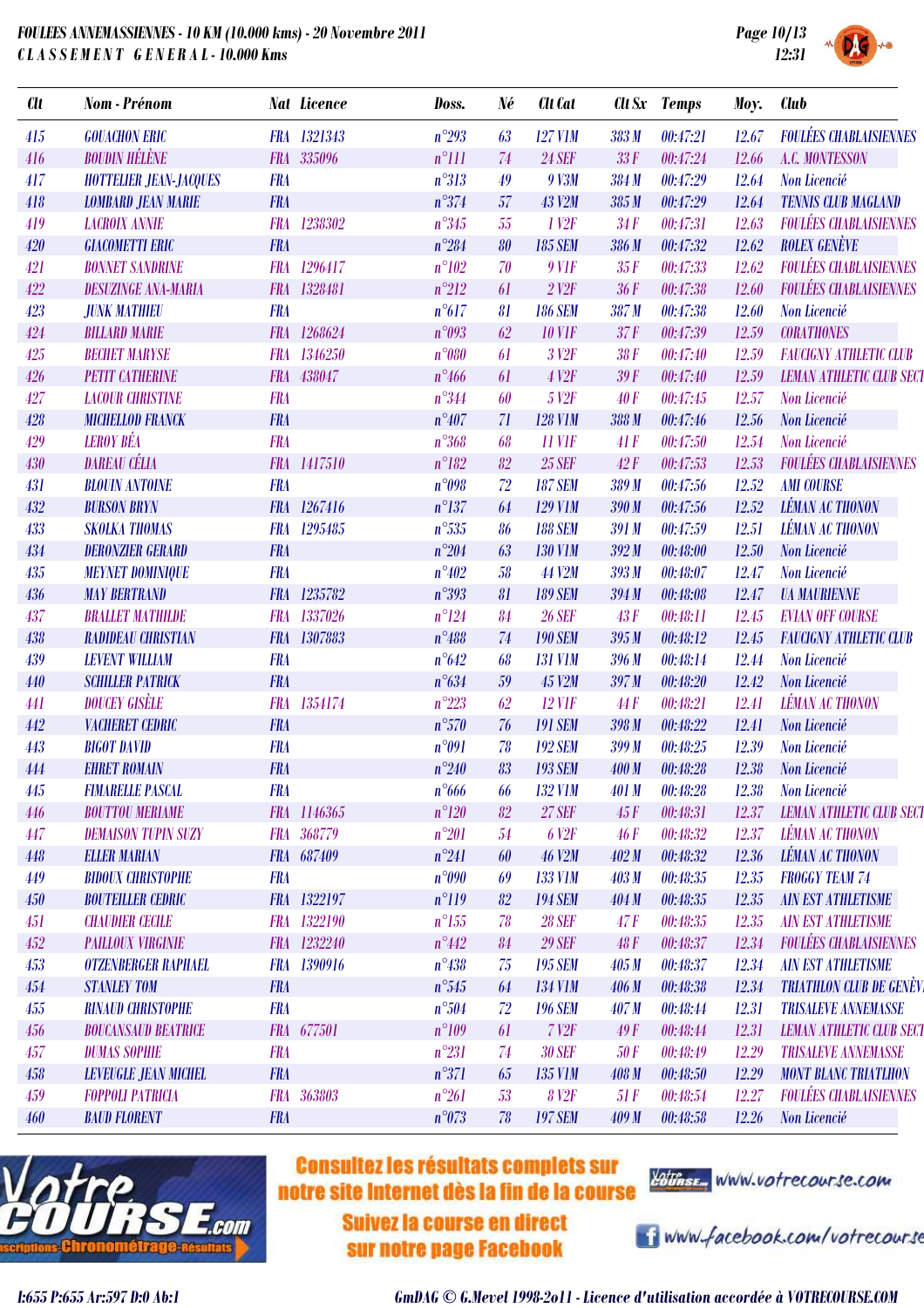

|  | <b>SYSTEM</b> |  |
|--|---------------|--|

| <b>Clt</b> | <b>Nom</b> - Prénom            |            | <b>Nat Licence</b> | Doss.          | Né | <b>Clt</b> Cat | Clt Sx     | <b>Temps</b> | Moy.  | <b>Club</b>                     |
|------------|--------------------------------|------------|--------------------|----------------|----|----------------|------------|--------------|-------|---------------------------------|
| 461        | <b>LE MEUR CAROLINE</b>        | <b>FRA</b> |                    | $n^{\circ}359$ | 81 | <b>31 SEF</b>  | 52F        | 00:49:03     | 12.24 | <b>TEAM MERMILLOD TRIATHLO</b>  |
| 462        | <b>AUBEL ALOÏS</b>             | <b>FRA</b> |                    | $n^{\circ}064$ | 77 | <b>198 SEM</b> | 410M       | 00:49:05     | 12.23 | <b>LP LE SALEVE</b>             |
| 463        | <b>LACOUR JACQUES</b>          |            | FRA 464168         | $n^{\circ}343$ | 59 | <b>47 V2M</b>  | 411 M      | 00:49:08     | 12.21 | <b>ASJ 74</b>                   |
| 464        | <b>PERROTTON PHILIPPE</b>      | <b>FRA</b> |                    | $n^{\circ}464$ | 65 | <b>136 V1M</b> | 412M       | 00:49:15     | 12.18 | Non Licencié                    |
| 465        | <b>SORLIN FRÉDÉRIC</b>         | <b>FRA</b> |                    | $n^{\circ}537$ | 70 | <b>137 V1M</b> | 413M       | 00:49:25     | 12.14 | Non Licencié                    |
| 466        | <b>HUNI CAROLINE</b>           | <b>FRA</b> |                    | $n^{\circ}318$ | 80 | <b>32 SEF</b>  | 53F        | 00:49:26     | 12.14 | <b>FURET DES SOMMETS</b>        |
| 467        | <b>GRANCON CHRISTOPHE</b>      | <b>FRA</b> | 1386040            | $n^{\circ}294$ | 74 | <b>199 SEM</b> | 414M       | 00:49:28     | 12.13 | <b>SPAC</b>                     |
| 468        | <b>JANSON ALEXANDRE</b>        | <b>FRA</b> |                    | $n^{\circ}626$ | 75 | <b>200 SEM</b> | 415M       | 00:49:29     | 12.13 | Non Licencié                    |
| 469        | <b>BERNABEU FRABCK</b>         | <b>FRA</b> |                    | n°083          | 74 | <b>201 SEM</b> | 416M       | 00:49:32     | 12.12 | <b>GRESIVAUDAN TRIATHLON</b>    |
| 470        | <b>DURAND BÉNÉDICTE</b>        | <b>FRA</b> | 1377733            | $n^{\circ}237$ | 74 | 33 SEF         | 54F        | 00:49:33     | 12.11 | <b>FOULÉES CHABLAISIENNES</b>   |
| 471        | <b>PEREIRA FRANCISCO</b>       | <b>FRA</b> |                    | $n^{\circ}457$ | 79 | <b>202 SEM</b> | 417M       | 00:49:33     | 12.11 | <b>Non Licencié</b>             |
| 472        | <b>DELABRE YOHANN</b>          | <b>FRA</b> |                    | $n^{\circ}195$ | 79 | <b>203 SEM</b> | 418M       | 00:49:35     | 12.10 | Non Licencié                    |
| 473        | <b>FILLION CORINNE</b>         | <b>FRA</b> | 1225831            | $n^{\circ}256$ | 70 | <b>13 VIF</b>  | 55F        | 00:49:38     | 12.09 | <b>FOULÉES CHABLAISIENNES</b>   |
| 474        | <b>DUPRAZ DOMINIQUE</b>        |            | FRA 1187826        | $n^{\circ}236$ | 68 | <b>14 V1F</b>  | 56F        | 00:49:38     | 12.09 | <b>FOULÉES CHABLAISIENNES</b>   |
| 475        | <b>FILLION JEAN-LUC</b>        | <b>FRA</b> |                    | $n^{\circ}257$ | 68 | <b>138 V1M</b> | 419M       | 00:49:40     | 12.08 | Non Licencié                    |
| 476        | <b>BONNET PHILIPPE</b>         |            | FRA 1296436        | $n^{\circ}103$ | 62 | <b>139 V1M</b> | 420 M      | 00:49:41     | 12.08 | <b>FOULÉES CHABLAISIENNES</b>   |
| 477        | <b>LAROSA MICHAEL</b>          | <b>FRA</b> |                    | $n^{\circ}351$ | 77 | <b>204 SEM</b> | 421 M      | 00:49:43     | 12.07 | Non Licencié                    |
| 478        | <b>VERNAZ CHARLOTTE</b>        | <b>FRA</b> |                    | $n^{\circ}581$ | 79 | <b>34 SEF</b>  | 57F        | 00:49:45     | 12.06 | Non Licencié                    |
| 479        | <b>GRIM JÉROME</b>             | <b>FRA</b> |                    | $n^{\circ}297$ | 93 | <b>5 JUM</b>   | 422M       | 00:50:05     | 11.98 | Non Licencié                    |
| 480        | <b>RIGERT FRANCK</b>           | <b>FRA</b> |                    | $n^{\circ}502$ | 77 | <b>205 SEM</b> | 423M       | 00:50:05     | 11.98 | <b>TRISALEVE ANNEMASSE</b>      |
| 481        | <b>ZEGHIDA NACIR</b>           |            | FRA 1416358        | $n^{\circ}608$ | 74 | <b>206 SEM</b> | 424M       | 00:50:14     | 11.95 | <b>ASPTT ANNECY</b>             |
| 482        | <b>BICH MELANIE</b>            | <b>FRA</b> |                    | $n^{\circ}088$ | 85 | 35 SEF         | 58F        | 00:50:22     | 11.91 | Non Licencié                    |
| 483        | <b>VINCENT NATHALIE</b>        | <b>FRA</b> |                    | $n^{\circ}589$ | 70 | <b>15 VIF</b>  | 59F        | 00:50:28     | 11.89 | Non Licencié                    |
| 484        | <b>SEBILLE JEAN</b>            | <b>FRA</b> |                    | $n^{\circ}528$ | 86 | <b>207 SEM</b> | 425M       | 00:50:30     | 11.88 | Non Licencié                    |
| 485        | <b>CHEVARIN GUY</b>            | <b>FRA</b> |                    | $n^{\circ}158$ | 53 | <b>48 V2M</b>  | 426M       | 00:50:31     | 11.88 | Non Licencié                    |
| 486        | <b>BUSSET FREDERIC</b>         | <b>FRA</b> |                    | $n^{\circ}622$ | 78 | <b>208 SEM</b> | 427M       | 00:50:32     | 11.88 | Non Licencié                    |
| 487        | <b>MASSON-SIBUT CELINE</b>     | <b>FRA</b> | 1326553            | $n^{\circ}390$ | 83 | <b>36 SEF</b>  | 60F        | 00:50:32     | 11.87 | <b>AIN EST ATHLETISME</b>       |
| 488        | <b>ALBERTINO THIERRY</b>       | <b>FRA</b> |                    | $n^{\circ}057$ | 61 | <b>49 V2M</b>  | 428M       | 00:50:36     | 11.86 | Non Licencié                    |
| 489        | <b>TRUMEAU FRÉDÉRIQUE</b>      | <b>FRA</b> | 1241523            | $n^{\circ}566$ | 73 | <b>37 SEF</b>  | 61F        | 00:50:38     | 11.85 | <b>LÉMAN AC THONON</b>          |
| 490        | <b>AUGER JACQUES</b>           | <b>FRA</b> |                    | $n^{\circ}066$ | 51 | <b>10 V3M</b>  | 429M       | 00:50:41     | 11.84 | Non Licencié                    |
| 491        | <b>VUILLARD LAURENT</b>        | <b>FRA</b> |                    | $n^{\circ}627$ | 66 | <b>140 V1M</b> | 430 M      | 00:50:48     | 11.81 | Non Licencié                    |
| 492        | <b>OUDART LYDIE</b>            |            | FRA 1298127        | $n^{\circ}440$ | 67 | <b>16 VIF</b>  | 62F        | 00:50:49     | 11.81 | <b>LÉMAN AC THONON</b>          |
| 493        | <b>PELUSO ANGELINE</b>         |            | FRA 1116648        | $n^{\circ}454$ | 79 | <b>38 SEF</b>  | 63F        | 00:50:54     | 11.79 | <b>LÉMAN AC THONON</b>          |
| 494        | <b>ASPRONI PASCAL</b>          | <b>FRA</b> |                    | $n^{\circ}062$ | 66 | <b>141 V1M</b> | 431 M      | 00:50:59     | 11.77 | Non Licencié                    |
| 495        | <b>MAISONNEUVE FRANCOIS</b>    | <b>FRA</b> |                    | $n^{\circ}380$ | 65 | <b>142 V1M</b> | 432M       | 00:51:05     | 11.75 | Non Licencié                    |
| 496        | <b>HAMADY MICHA</b>            | <b>FRA</b> |                    | $n^{\circ}305$ | 69 | $17$ V1F       | <b>64F</b> | 00:51:09     | 11.73 | <b>TRIATHLON CLUB DE GENÈVI</b> |
| 497        | <b>BERTOLINI MATHIEU</b>       | <b>FRA</b> |                    | $n^{\circ}085$ |    | <b>209 SEM</b> | 433M       | 00:51:10     | 11.73 | Non Licencié                    |
|            | <b>STORCK HERVÉ</b>            | <b>FRA</b> |                    | $n^{\circ}548$ | 80 |                |            |              |       | Non Licencié                    |
| 498        |                                |            |                    |                | 62 | <b>143 V1M</b> | 434 M      | 00:51:15     | 11.71 |                                 |
| 499        | <b>SLOVENSKI CHARLES</b>       | <b>FRA</b> |                    | $n^{\circ}536$ | 56 | 50 V2M         | 435M       | 00:51:18     | 11.70 | <b>TRIATHLON CLUB DE GENÈV</b>  |
| 500        | <b>CORDIER VINCENT</b>         | <b>FRA</b> |                    | $n^{\circ}630$ | 59 | 51 V2M         | 436 M      | 00:51:19     | 11.69 | Non Licencié                    |
| 501        | <b>OUDART JEAN LOUIS</b>       |            | FRA 1298125        | $n^{\circ}439$ | 67 | <b>144 V1M</b> | 437M       | 00:51:24     | 11.67 | <b>LÉMAN AC THONON</b>          |
| 502        | <b>FERNANDEZ JEAN FRANÇOIS</b> | <b>FRA</b> |                    | $n^{\circ}255$ | 59 | 52 V2M         | 438 M      | 00:51:33     | 11.64 | <b>ROLEX GENÈVE</b>             |
| 503        | <b>BOUVARD SÉBASTIEN</b>       | <b>FRA</b> |                    | $n^{\circ}122$ | 78 | <b>210 SEM</b> | 439 M      | 00:51:42     | 11.61 | Non Licencié                    |
| 504        | <b>PAWLIKOWSKI BLAISE</b>      | <b>FRA</b> |                    | $n^{\circ}449$ | 78 | <b>211 SEM</b> | 440 M      | 00:51:45     | 11.60 | Non Licencié                    |
| 505        | <b>JOSEY PATRICIA</b>          | <b>FRA</b> |                    | $n^{\circ}330$ | 87 | <b>39 SEF</b>  | 65 F       | 00:51:47     | 11.59 | Non Licencié                    |
| 506        | <b>DUBOIS CHRISTOPHE</b>       | <b>FRA</b> |                    | $n^{\circ}230$ | 70 | 145 V1M        | 441 M      | 00:51:48     | 11.59 | Non Licencié                    |



## **Consultez les résultats complets sur** notre site Internet dès la fin de la course

**Suivez la course en direct** sur notre page Facebook



i www.facebook.com/votrecourse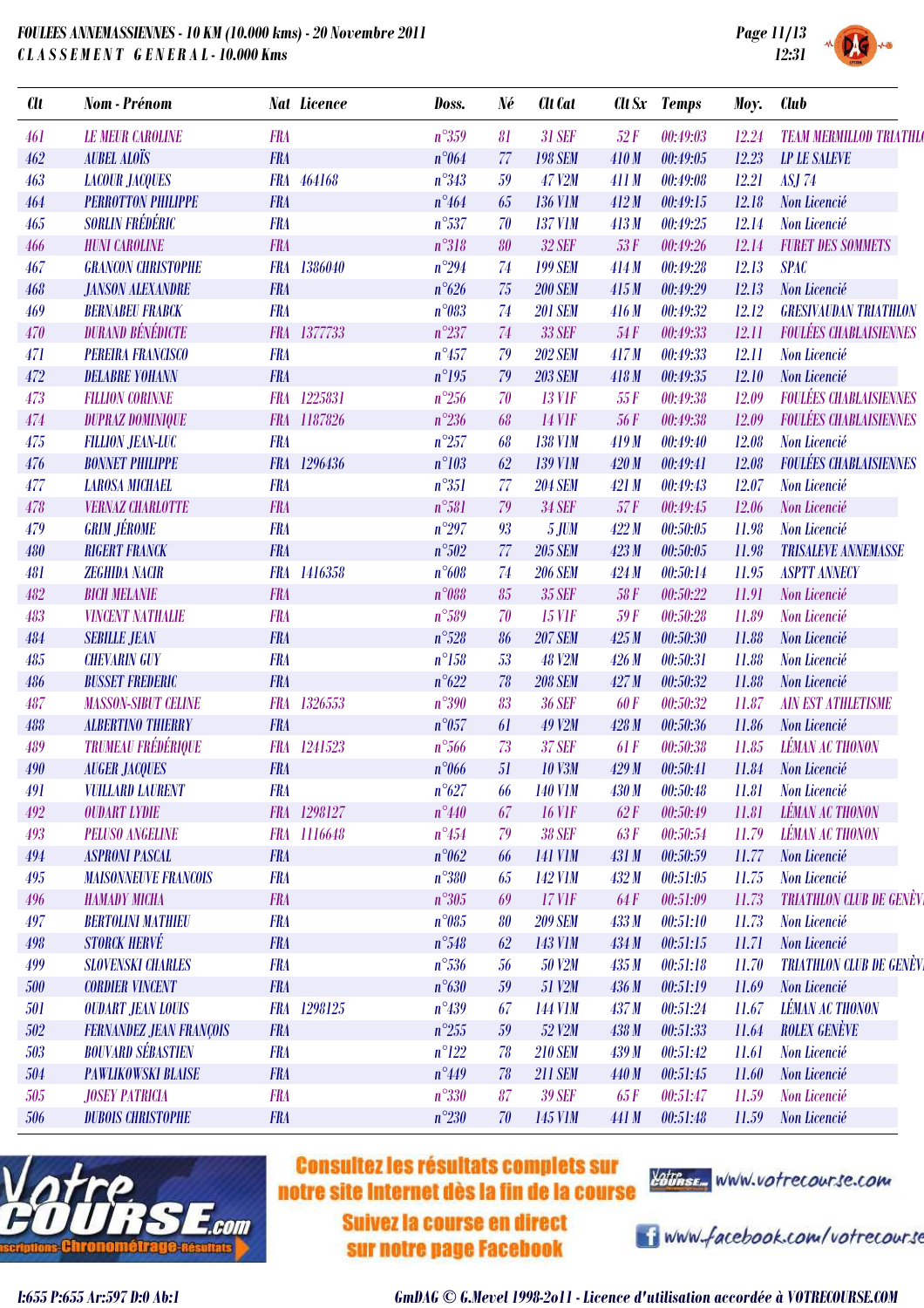

| <b>Clt</b> | Nom - Prénom                  |            | <b>Nat Licence</b> | Doss.          | Né | Clt Cat            |             | Clt Sx Temps | Moy.  | <b>Club</b>                     |
|------------|-------------------------------|------------|--------------------|----------------|----|--------------------|-------------|--------------|-------|---------------------------------|
| 507        | <b>VIGOUROUX MARIE CLAIRE</b> |            | FRA 150181         | $n^{\circ}585$ | 70 | <b>18 VIF</b>      | <b>66F</b>  | 00:51:48     | 11.58 | <b>LÉMAN AC THONON</b>          |
| 508        | <b>BELMONTE GERALDINE</b>     | <b>FRA</b> |                    | $n^{\circ}081$ | 79 | <b>40 SEF</b>      | 67F         | 00:51:53     | 11.57 | Non Licencié                    |
| 509        | <b>VEYRAT JEAN-FRANÇOIS</b>   | <b>FRA</b> |                    | $n^{\circ}583$ | 44 | 11 V3M             | 442 M       | 00:51:53     | 11.57 | <b>CYCLO VÉTRAZ</b>             |
| 510        | <b>ROLLIN JACQUES</b>         | <b>FRA</b> |                    | $n^{\circ}511$ | 47 | 12 V3M             | 443 M       | 00:51:57     | 11.55 | Non Licencié                    |
| 511        | <b>LANSARD ISABELLE</b>       | <b>FRA</b> |                    | $n^{\circ}611$ | 76 | 41 SEF             | <b>68F</b>  | 00:51:58     | 11.55 | Non Licencié                    |
| 512        | <b>REHIM ABDEL-KARIM</b>      | <b>FRA</b> |                    | $n^{\circ}493$ | 78 | <b>212 SEM</b>     | 444 M       | 00:52:00     | 11.54 | Non Licencié                    |
| 513        | <b>SPREAFILO GUY</b>          | <b>FRA</b> |                    | $n^{\circ}543$ | 54 | 53 V2M             | 445 M       | 00:52:02     | 11.53 | Non Licencié                    |
| 514        | <b>DONGO ARMAND</b>           | <b>FRA</b> |                    | $n^{\circ}221$ | 79 | <b>213 SEM</b>     | 446 M       | 00:52:11     | 11.50 | <b>EPIDE</b>                    |
| 515        | <b>CAPDEVIELLE LAURENT</b>    | <b>FRA</b> |                    | $n^{\circ}648$ | 69 | <b>146 V1M</b>     | 447 M       | 00:52:12     | 11.50 | Non Licencié                    |
| 516        | <b>GANTIN JEAN-PAUL</b>       |            | FRA 980298         | $n^{\circ}273$ | 56 | 54 V2M             | 448 M       | 00:52:15     | 11.48 | <b>EVIAN OFF COURSE</b>         |
| 517        | <b>STOCKY IRIS</b>            | <b>FRA</b> | 751332             | $n^{\circ}546$ | 80 | 42 SEF             | <b>69F</b>  | 00:52:17     | 11.48 | <b>AIN EST ATHLETISME</b>       |
| 518        | <b>KOSTIC NAIMA</b>           | <b>FRA</b> |                    | n°613          | 70 | <b>19 VIF</b>      | 70F         | 00:52:17     | 11.48 | Non Licencié                    |
| 519        | <b>THUILLÉ HEIKE</b>          | <b>FRA</b> |                    | $n^{\circ}559$ | 64 | <b>20 VIF</b>      | 71F         | 00:52:20     | 11.47 | <b>TEAM ERDINGEN</b>            |
| 520        | <b>BERROIR STEPHANE</b>       | <b>FRA</b> |                    | n°084          | 61 | 55 V2M             | 449 M       | 00:52:21     | 11.46 | Non Licencié                    |
| 521        | <b>FINEL LAETITIA</b>         | <b>FRA</b> |                    | $n^{\circ}259$ | 85 | <b>43 SEF</b>      | 72F         | 00:52:29     | 11.43 | Non Licencié                    |
| 522        | <b>SEILLER ALINE</b>          | <b>FRA</b> |                    | $n^{\circ}531$ | 75 | <b>44 SEF</b>      | 73F         | 00:52:32     | 11.42 | Non Licencié                    |
| 523        | <b>PEHAUT GERARD</b>          | <b>FRA</b> |                    | $n^{\circ}450$ | 63 | <b>147 V1M</b>     | 450 M       | 00:52:33     | 11.42 | Non Licencié                    |
| 524        | <b>NICOLLE MARYLINE</b>       |            | FRA 1385796        | $n^{\circ}432$ | 66 | <b>21 VIF</b>      | 74F         | 00:52:34     | 11.41 | <b>FOULÉES CHABLAISIENNES</b>   |
| 525        | <b>PERRET SYLVIE</b>          |            | FRA 1381784        | $n^{\circ}460$ | 76 | <b>45 SEF</b>      | 75F         | 00:52:35     | 11.41 | <b>FOULÉES CHABLAISIENNES</b>   |
| 526        | <b>THIBAUD OLIVIER</b>        | <b>FRA</b> |                    | $n^{\circ}554$ | 75 | <b>214 SEM</b>     | 451 M       | 00:52:42     | 11.39 | Non Licencié                    |
| 527        | <b>FATOUT JÉROME</b>          |            | FRA 1433704        | $n^{\circ}249$ | 72 | <b>215 SEM</b>     | 452M        | 00:52:42     | 11.39 | <b>LÉMAN AC THONON</b>          |
| 528        | <b>BOSHER JOSÉ</b>            | <b>FRA</b> |                    | $n^{\circ}105$ | 48 | 13 V3M             | 453M        | 00:52:58     | 11.33 | <b>AMICOURSE</b>                |
| 529        | <b>CLIQUET CYRIL</b>          | <b>FRA</b> |                    | $n^{\circ}168$ | 83 | <b>216 SEM</b>     | 454M        | 00:53:00     | 11.32 | Non Licencié                    |
| 530        | <b>PAVILLET JESSICA</b>       | <b>FRA</b> |                    | $n^{\circ}447$ | 81 | <b>46 SEF</b>      | 76F         | 00:53:08     | 11.29 | Non Licencié                    |
| 531        | <b>GARDIEN BÉATRICE</b>       |            | FRA 1379162        | $n^{\circ}274$ | 88 | <b>47 SEF</b>      | 77F         | 00:53:15     | 11.27 | <b>FOULÉES CHABLAISIENNES</b>   |
| 532        | <b>ORLANDO CLAIRE</b>         | <b>FRA</b> |                    | $n^{\circ}435$ | 63 | <b>22 VIF</b>      | <b>78 F</b> | 00:53:18     | 11.26 | Non Licencié                    |
| 533        | <b>HABERSTICH NATHALIE</b>    | <b>FRA</b> |                    | $n^{\circ}644$ | 74 | <b>48 SEF</b>      | 79F         | 00:53:23     | 11.24 | Non Licencié                    |
| 534        | <b>DEGIGANON CHRISTOPHE</b>   | <b>FRA</b> |                    | $n^{\circ}193$ | 60 | <b>56 V2M</b>      | 455M        | 00:53:27     | 11.23 | Non Licencié                    |
| 535        | <b>LUPIN SUZY</b>             | <b>FRA</b> |                    | $n^{\circ}376$ | 65 | <b>23 VIF</b>      | <b>80F</b>  | 00:53:38     | 11.19 | Non Licencié                    |
| 536        | <b>GENTIT SÉVERINE</b>        | <b>FRA</b> |                    | $n^{\circ}279$ | 72 | <b>49 SEF</b>      | 81F         | 00:53:58     | 11.12 | Non Licencié                    |
| 537        | <b>BERLAND BRIGITTE</b>       | <b>FRA</b> |                    | $n^{\circ}082$ | 86 | <b>50 SEF</b>      | 82F         | 00:54:10     | 11.08 | Non Licencié                    |
| 538        | <b>CACHAT JOSETTE</b>         |            | FRA 1117393        | $n^{\circ}139$ | 58 | 9 <sub>V2F</sub>   | 83F         | 00:54:12     | 11.07 | <b>LEMAN ATHLETIC CLUB SECT</b> |
| 539        | <b>TUPIN ROLAND</b>           |            | FRA 368778         | $n^{\circ}568$ | 58 | 57 V2M             | 456M        | 00:54:14     | 11.07 | <b>LÉMAN AC THONON</b>          |
| 540        | <b>FITZNER FREDERIC</b>       | <b>FRA</b> |                    | $n^{\circ}619$ | 74 | <b>217 SEM</b>     | 457M        | 00:54:14     | 11.06 | Non Licencié                    |
| 541        | <b>PELUSO EMMANUELLE</b>      |            | FRA 1437681        | $n^{\circ}455$ | 71 | <b>24 VIF</b>      | <b>84F</b>  | 00:54:15     | 11.06 | <b>LÉMAN AC THONON</b>          |
| 542        | <b>ADDOR MARIE</b>            | <b>FRA</b> |                    | $n^{\circ}052$ | 56 | <b>10 V2F</b>      | 85F         | 00:54:16     | 11.06 | Non Licencié                    |
| 543        | <b>ADDOR MICHEL</b>           | <b>FRA</b> |                    | $n^{\circ}053$ | 53 | <b>58 V2M</b>      | 458 M       | 00:54:17     | 11.06 | Non Licencié                    |
| 544        | <b>SCHILLING PHILIPPE</b>     | <b>FRA</b> |                    | $n^{\circ}525$ | 63 | <b>148 VIM</b>     | 459M        | 00:54:25     | 11.03 | Non Licencié                    |
| 545        | <b>WITSCHI MAGALI</b>         | <b>FRA</b> |                    | $n^{\circ}607$ | 81 | <b>51 SEF</b>      | <b>86F</b>  | 00:54:33     | 11.00 | <b>AVOC ANNECY LE VIEUX</b>     |
| 546        | <b>DEPLANTE BERNARD</b>       | <b>FRA</b> |                    | $n^{\circ}639$ | 50 | 14 V3M             | 460M        | 00:54:33     | 11.00 | Non Licencié                    |
| 547        | <b>OUVRARD CATHERINE</b>      | <b>FRA</b> |                    | $n^{\circ}441$ | 72 | <b>52 SEF</b>      | 87 F        | 00:54:40     | 10.98 | Non Licencié                    |
| 548        | <b>CAPDEVIELLE CLAIRE</b>     | <b>FRA</b> |                    | $n^{\circ}647$ | 69 | <b>25 VIF</b>      | <b>88F</b>  | 00:55:02     | 10.90 | Non Licencié                    |
| 549        | <b>COTTAIN EMILIE</b>         | <b>FRA</b> |                    | $n^{\circ}174$ | 69 | <b>26 VIF</b>      | <b>89F</b>  | 00:55:06     | 10.89 | <b>MONT BLANC TRIATHLON</b>     |
| 550        | <b>LAST JULIAN</b>            | <b>FRA</b> |                    | $n^{\circ}354$ | 48 | 15 V3M             | 461M        | 00:55:20     | 10.85 | Non Licencié                    |
| 551        | <b>HERIVEAU CATHY</b>         | <b>FRA</b> |                    | $n^{\circ}310$ | 58 | 11 V <sub>2F</sub> | 90F         | 00:55:24     | 10.83 | Non Licencié                    |
| 552        | <b>RACLOZ CATHERINE</b>       | <b>FRA</b> |                    | $n^{\circ}487$ | 65 | <b>27 VIF</b>      | 91F         | 00:55:53     | 10.74 | <b>LES FOULEES DE L'ARVE</b>    |



### **Consultez les résultats complets sur** notre site Internet dès la fin de la course

**Suivez la course en direct** sur notre page Facebook



i www.facebook.com/votrecourse